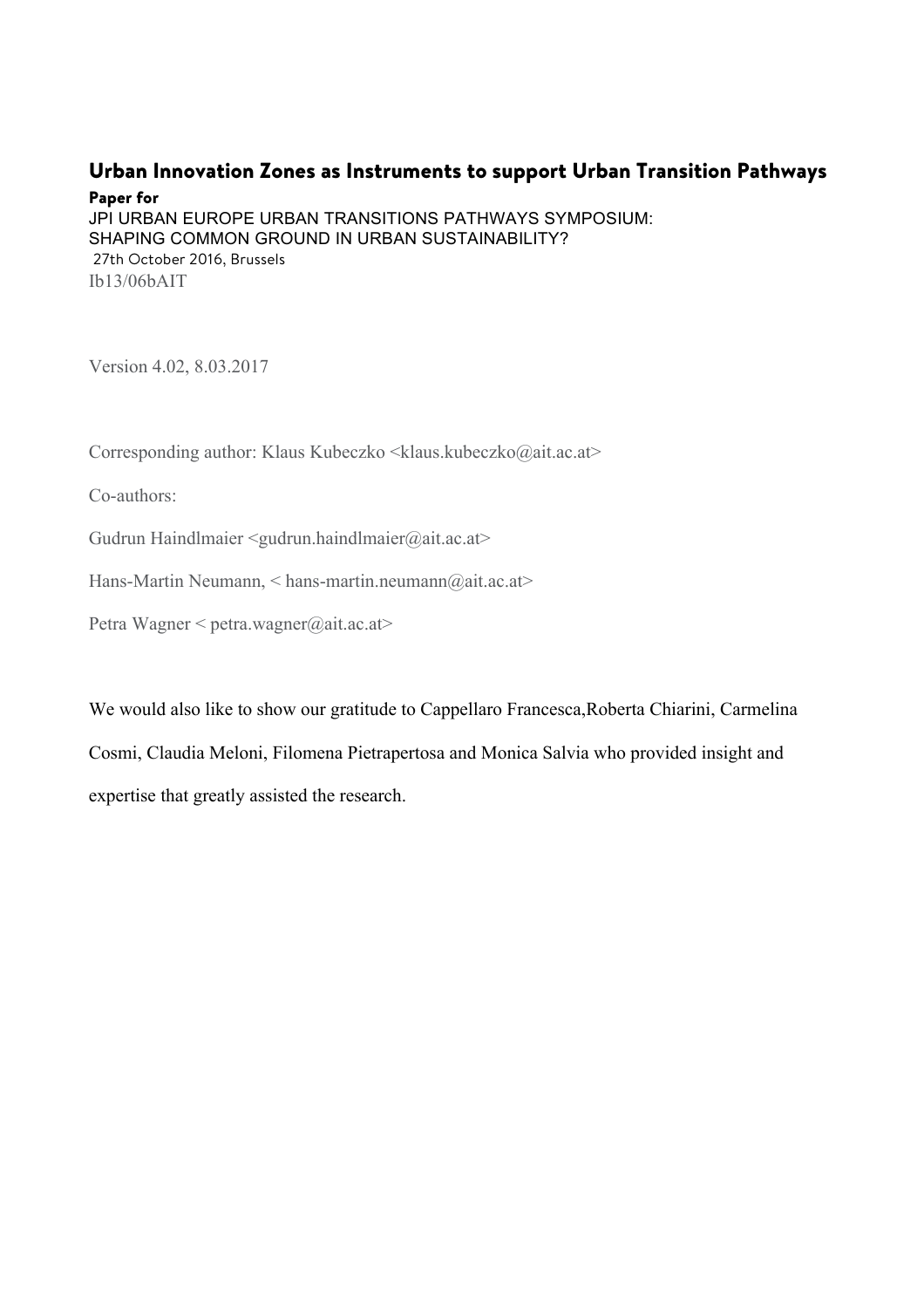#### **Title: Urban Innovation Zones as Instruments to support Urban Transition Pathways**

#### Abstract:

The paper discusses the conceptual building blocks for new kind of policy instrument in support of urban transition. The working title for this instrument is "Urban Innovation Zone" (UIZ). The main intention is to address one of the core issues of the symposium, namely the providing of tools and methods to support cities in the implementation of most promising strategies (transition pathways). The paper can be seen as a first attempt on the way to develop a new kind of policy tool for an integrated transition policy, in order to overcome structural and transformational systems failures (Weber and Rohracher 2012). At least from the point of view of research communities in STI- and Sustainable-Transition studies (and particularly for those dealing with related governance issues), there is a big question mark regarding how transition processes can be supported/governed effectively by public intervention and/or support<sup>1</sup> and adequate democratic legitimation.

Integrated approaches which aim at complementarity of instruments applied in relevant policy arenas and between administrative levels (e.g. challenge driven RTI-policy, energy policy, climate policy, regional policy) as well as temporal synchronisation and coordination are lacking.

#### **Introduction**

<sup>&</sup>lt;sup>1</sup> What seems to be quite clear is that urban transition processes (be they envisioned as sustainable cities, resilient cities, low-carbon cities etc.), although needing substantial engagement by private actors and civil society, cannot take place without some kind of support from "the state" (including the urban level). Assuming a particularly strong role for policy makers regarding the governance of the urban transition, the change process cannot be driven by public actors in a traditional top-down government style (command and control). The change process cannot be steered by policy actors at only one administrative (e.g. the city administration) thus needing a multi-level governance approach, as well as horizontal coordination between a broad range of policy fields on the multiple levels of administration.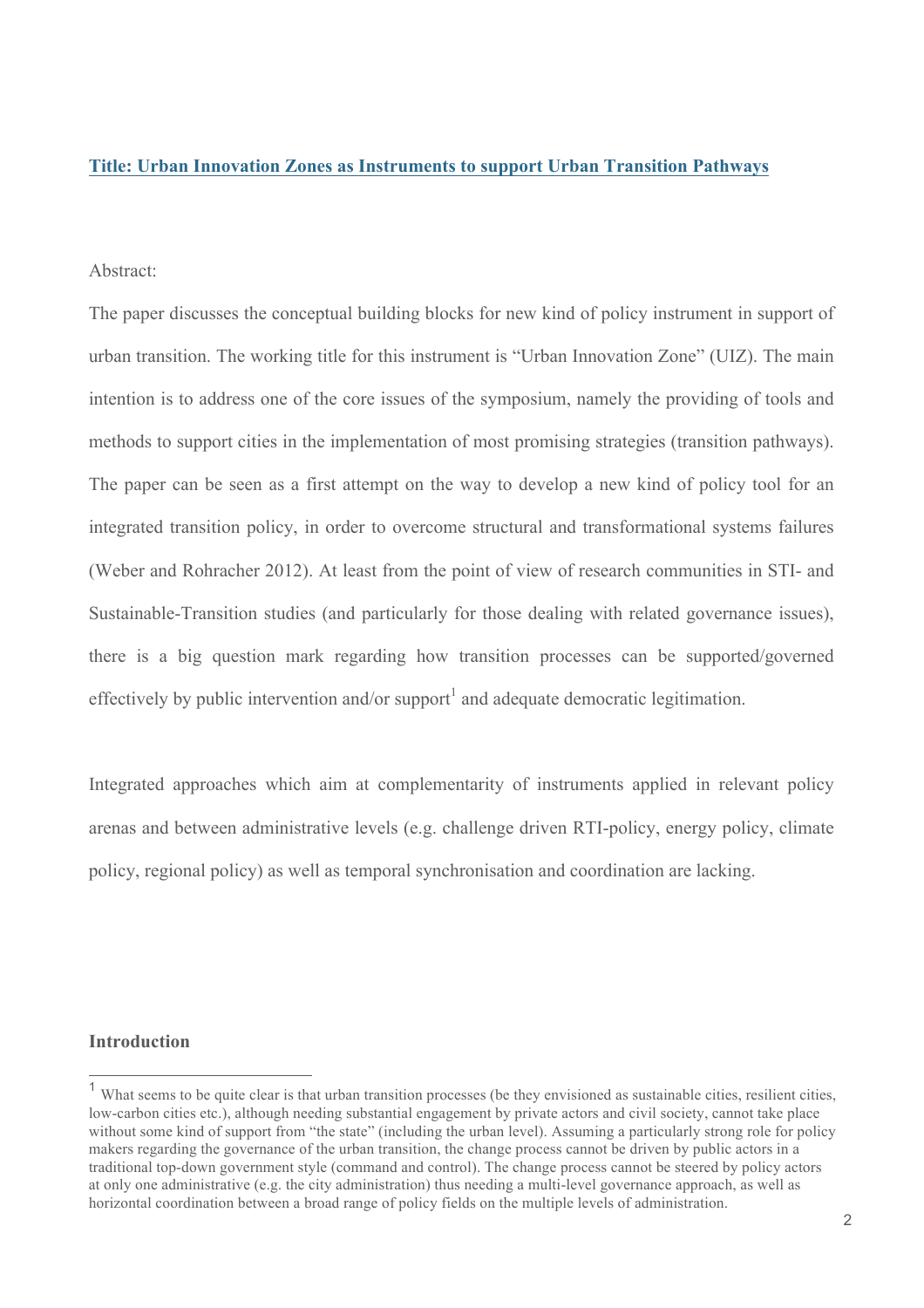The idea is to frame **Urban Innovation Zones (UIZs) as a new policy instrument** and to elaborate on how to further develop this out of existing examples. This is very much driven by the need of policy makers to get on with their policy design and development of new instruments to foster the co-evolution of technological solutions and social innovations for systemic change, more specifically system innovations to speed up the transition towards low-carbon urban regions.

In order to implement transition strategies, as well as research and innovation agendas, policy makers are nowadays confronted with the following questions:

- *How can current governance processes be improved to better support actors and stakeholders involved in the transitions towards more sustainable and liveable urban regions?*
- *How can current policy instruments be improved to trigger the appropriate innovations leading towards more sustainable and liveable urban regions?*

These are the underlying questions and challenges behind this paper. Hence, in search for new and adequate transition policy and governance, t**his paper on "Urban Innovation Zones" (UIZ) wants to conceptualise new approaches and policy instruments and related governance processes**, which can be adopted to speed up the processes of innovation, upscaling, transfer and replication, ultimately leading to large-scale implementation of new solutions for urban transition pathway.

The paper wants to outline how UIZ could be framed as an urban transition opolicy instrument. For this purpose it **will investigate available empirical work** on activities that could become part of an UIZ instrument and outline an agenda for further research in this field.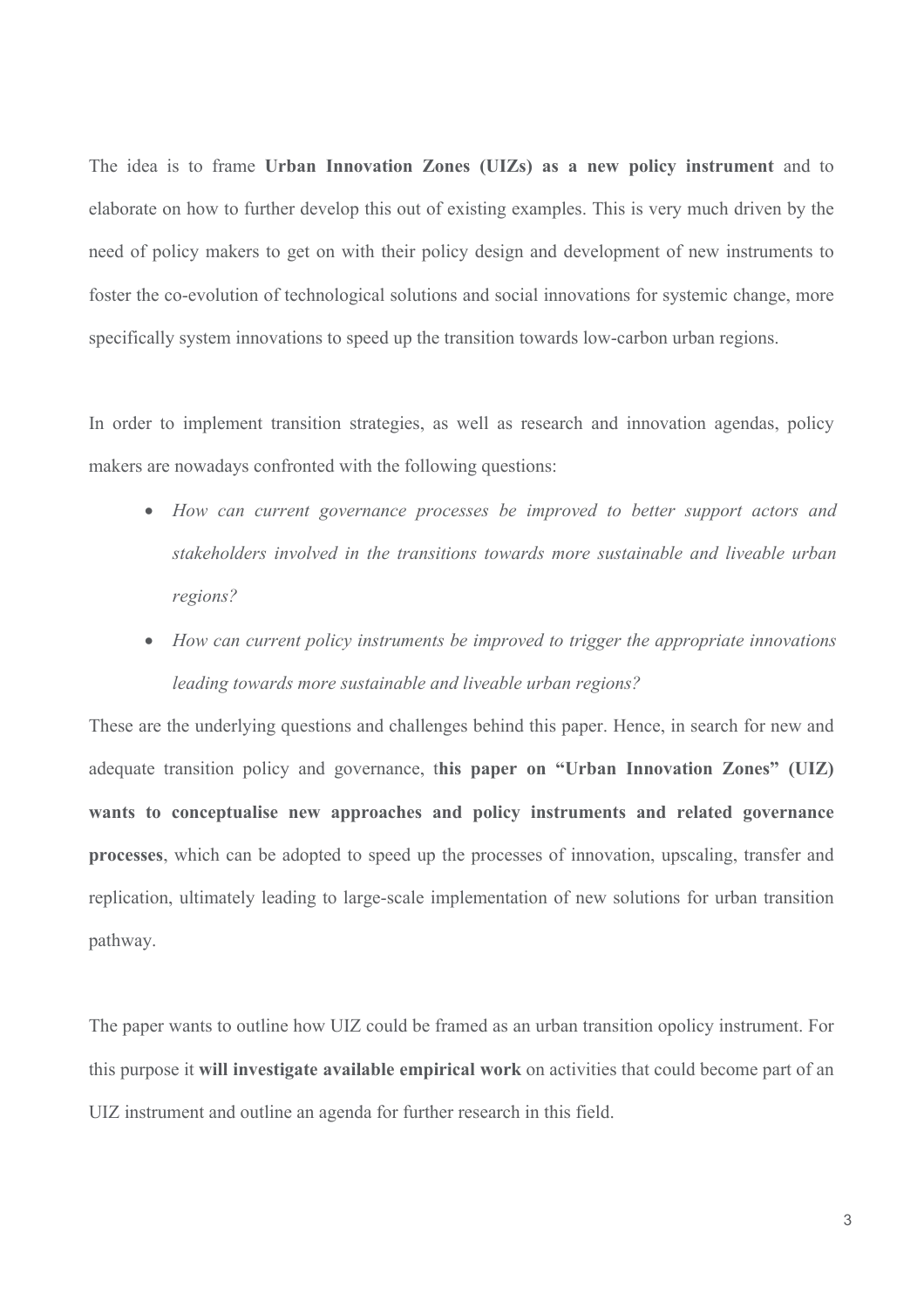#### **First conceptual thoughts – A work in progress**

#### **What do we mean by Urban Innovation Zones (UIZ)?**

Urban Innovation Zones can be framed as an **orchestrated set/mix of complementary policy actions** combining R&I instruments and instruments of urban policy on the one side and concrete economic activities including (public and private) investment and innovation (infrastructures, products and services) on the other side. UIZ provide an **arena for innovation** based on intentional interventions in regulatory frameworks (e.g. tariffs, building regulations etc.) and/or other framework conditions (e.g. creating an atmosphere of active participation). The intervention need not be permanent but can be of temporary nature. It may aim at exceptional framework conditions which are limited to the UIZ.

## **Why cities matter?**

 $\overline{a}$ 

Cities are legislative, administrative and functional economic units, as well as objects of social patterns and a location for various social and economic developments. A city is not a 'place per se', but the result of (and at the same time also the precondition for) the (co-)actions of stakeholders, spatial structures and social processes (Haindlmaier 2014). New forms of transferring knowledge into policies and concrete innovation oriented action on the basis of a governance approach are emerging. At the same time traditional structures and instruments of urban planning are at a loss with respect to their impact on urban development<sup>2</sup>. Consequently, the governance process of urban development is altering, and the governance approach based on municipal top-down control of resources (e.g. steering by means of subsidies) and regulation (e.g. steering by means of land use plans, zoning plans, development plans) need to be adapted. It necessarily needs supplemented by involving other actors, stakeholders and by applying other instruments than top-down steering such

<sup>2</sup> E.g., deregulation processes (see Helbrecht 1994) lead to increased privatization of municipal tasks and public services and thus to less room for maneuver for traditional planning.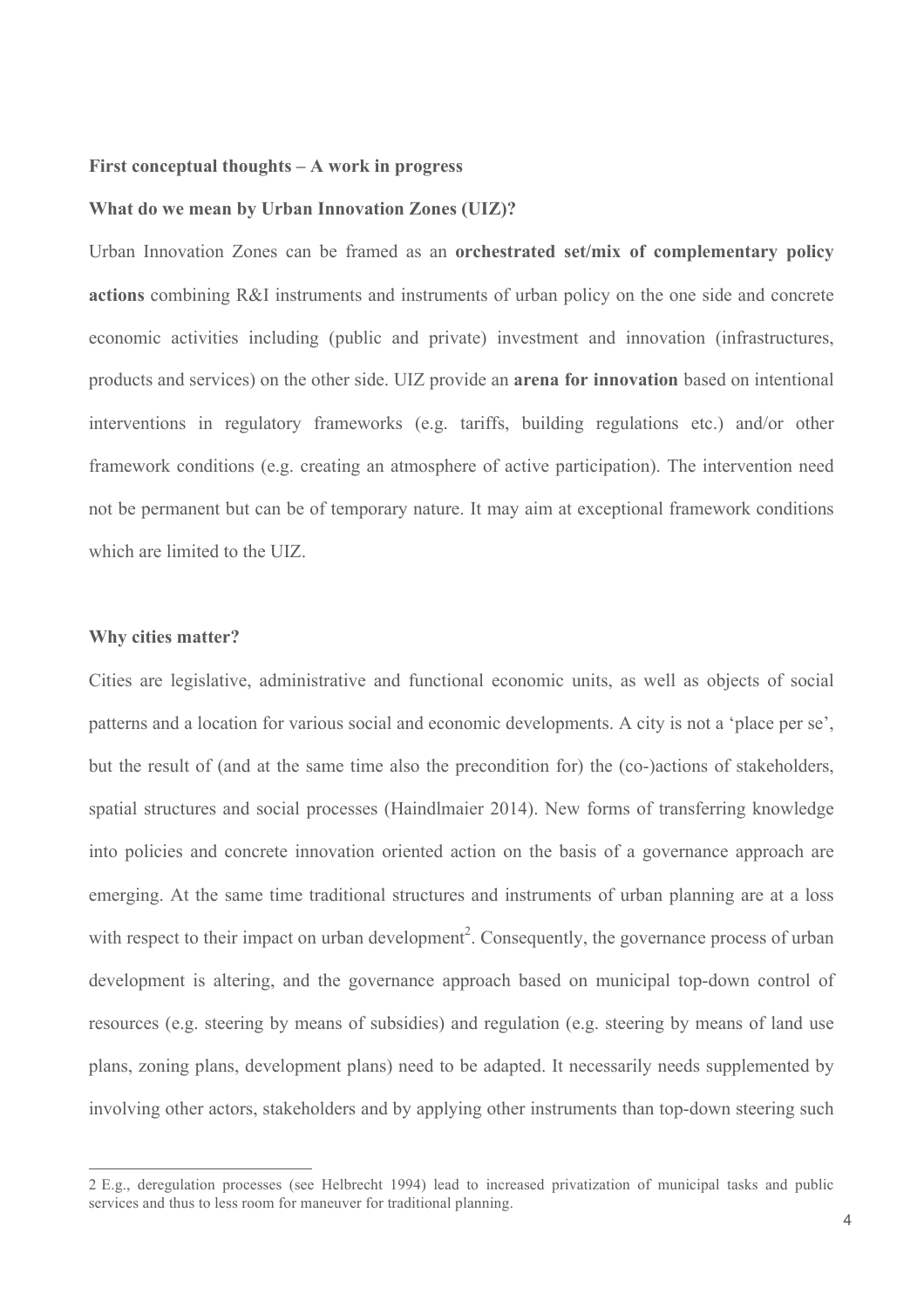as control on resource-distribution/allocation and binding plans. an orchestration mode, which is needed to coordinate the larger group of stakeholders besides the municipality. The latter includes (or should include) the creative and flexible combination of different visions and strategies for urban development of the stakeholders in the new governance process. Thus the new integrative governance approach for urban development is based on these complementary modes (orchestration, public-resources' allocation/distribution, regulation). Especially at the urban level, it can be observed that promoting a certain vision and providing information to orchestrate the respective stakeholder groups and providing a framework in order to increase mutual trust and reduce uncertainty (Elcock 2008: 78) are key issues of pro-active steering of urban development in a complex environment.

Policy and decision making in this new urban governance processes not only include administration which is legitimised through processes of representative democracy such as the city legislative bodies. Increasingly also economic actors, i.e. (public and private) investors in/and owners of property and infrastructure, make use of their economic power within policy making processes (e.g. multi-national companies letting cities compete for investment opportunities). Furthermore, policy influencers from Civil Society play an important role in developing policies and in implementing them at city-level (e.g. through local initiatives representing citizens, residents and other inhabitants in foresight processes and citizen consolations).

"Urban Innovation Zones" are meant as possible instrument of steering integrative urban development based on new modes of regulation, control and orchestration aiming at ensuring innovative solutions to tackle societal challenges and to mediate between conflicting interests of different groups of actors and their respective roles.

The various types of actors and their key issues include (see Figure 1):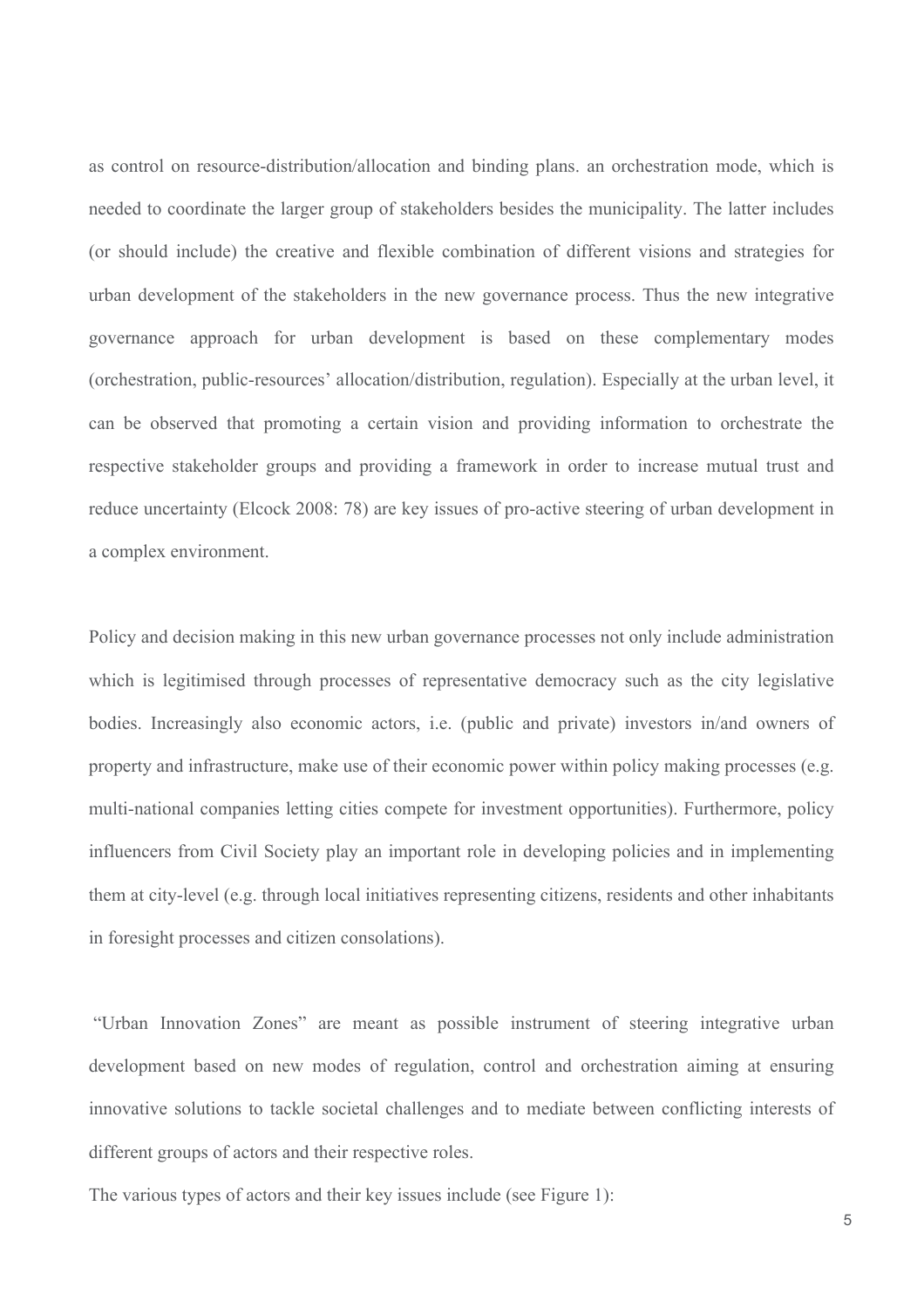- (1) City and legislative bodies key issue: regulation, control
- (2) Property owners (and other economic actors) key issue: trust in other actors
- (3) Investors (and other financial actors) key issue: risk and uncertainty
- (4) Civil society key issue: needs

Actors in the governance process can partly overlap with those stakeholders in Urban Innovation Zones engaged in innovation activities from their individual angle. These various groups of actors shape the innovation eco-system and – besides innovative enterprises – become active in the **innovation process** as well as include e.g. owners, investors and the population of a city.

These various groups of actors are also stakeholders in the **governance process:** The owners can either be public entities (the municipality as owner of (vacant) land) or private ones (e.g. land owners for private usage, real estate companies) and they are those responsible for the procurement process thus (not) taking risk inherent in innovation activities (technological, organisational and societal, market, financial and/or turbulence risks) depending on their level of risk appetite and awareness/perception. It needs to be noted that public procurement of innovation is supposed to include technology but also addresses non-technological innovation and complex systems on various spatial scales, which again calls for a multi-level-governance perspective. Not only the owners but also the investors within the innovation process can either be public bodies or private ones (real estate developers, businesses or other financial capital). Finally, the local residents of a UIZ are those affected by the outcomes of innovation activities (positive or negative externalities) as well as they can act as stakeholders within governance processes.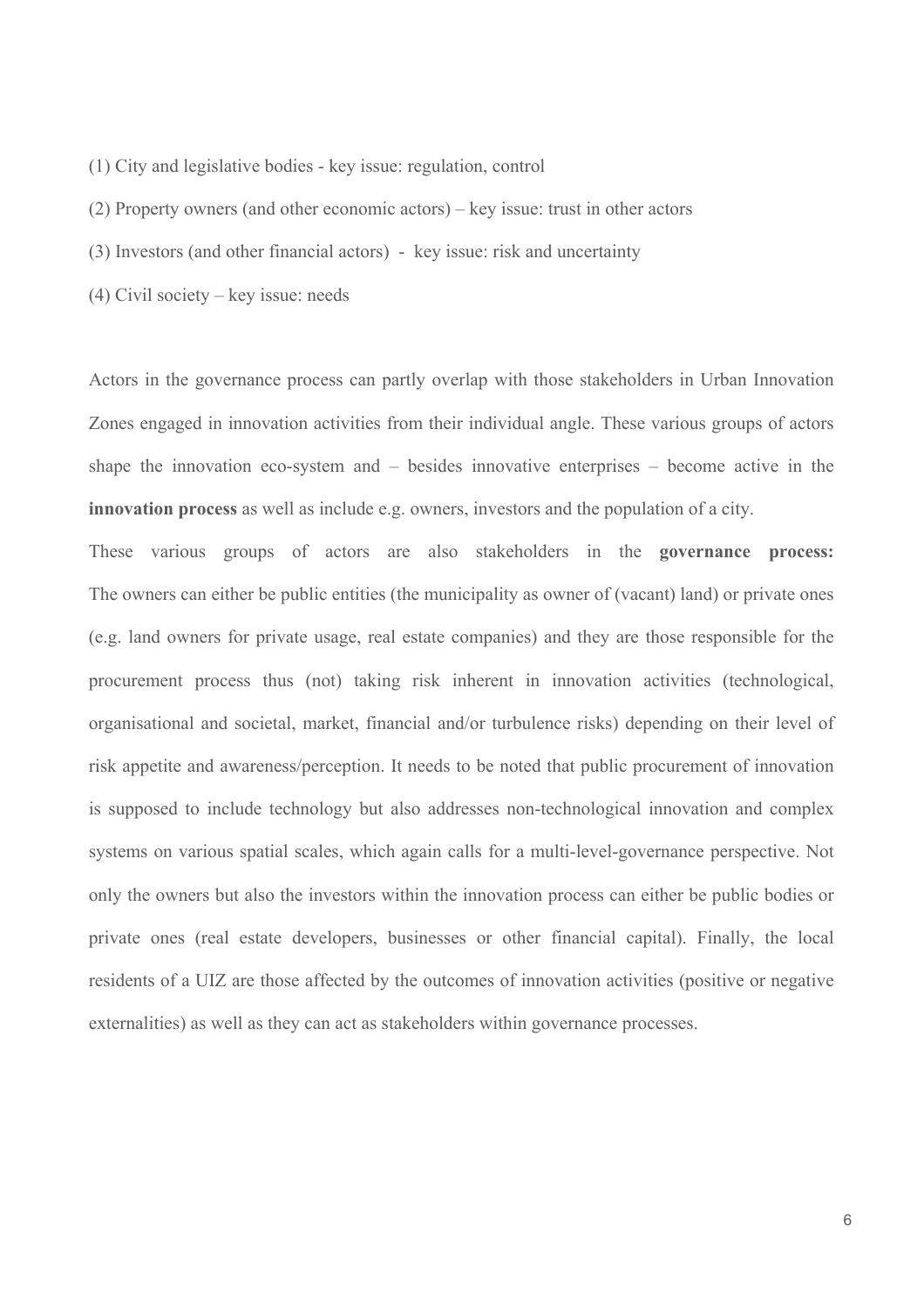Figure: Stakeholder groups and their overlapping roles in urban governance processes



At city level this overlap of actor roles between urban governance processes and engagement in innovation processes becomes obvious in the role of city administration. Depending on the degree of privatisation and unbundling of formerly publicly owned property (e.g. public housing) and infrastructures (energy, water, sewage …) city administrations can become actively engaged in innovation processes. City administrations in its role as investors (e.g. communal sewage system in a green-field development) could act as risk-takers (i.e. the financial department may provide bank guarantees or subsidies and loans). They can also influence innovation processes in the role as procurers of new solutions that go beyond the best-available-technology (e.g. by innovation oriented public procurement, thus creating a new market from the demand side). Those considerations show that it is necessary to distinguish UIZ from other possible concepts of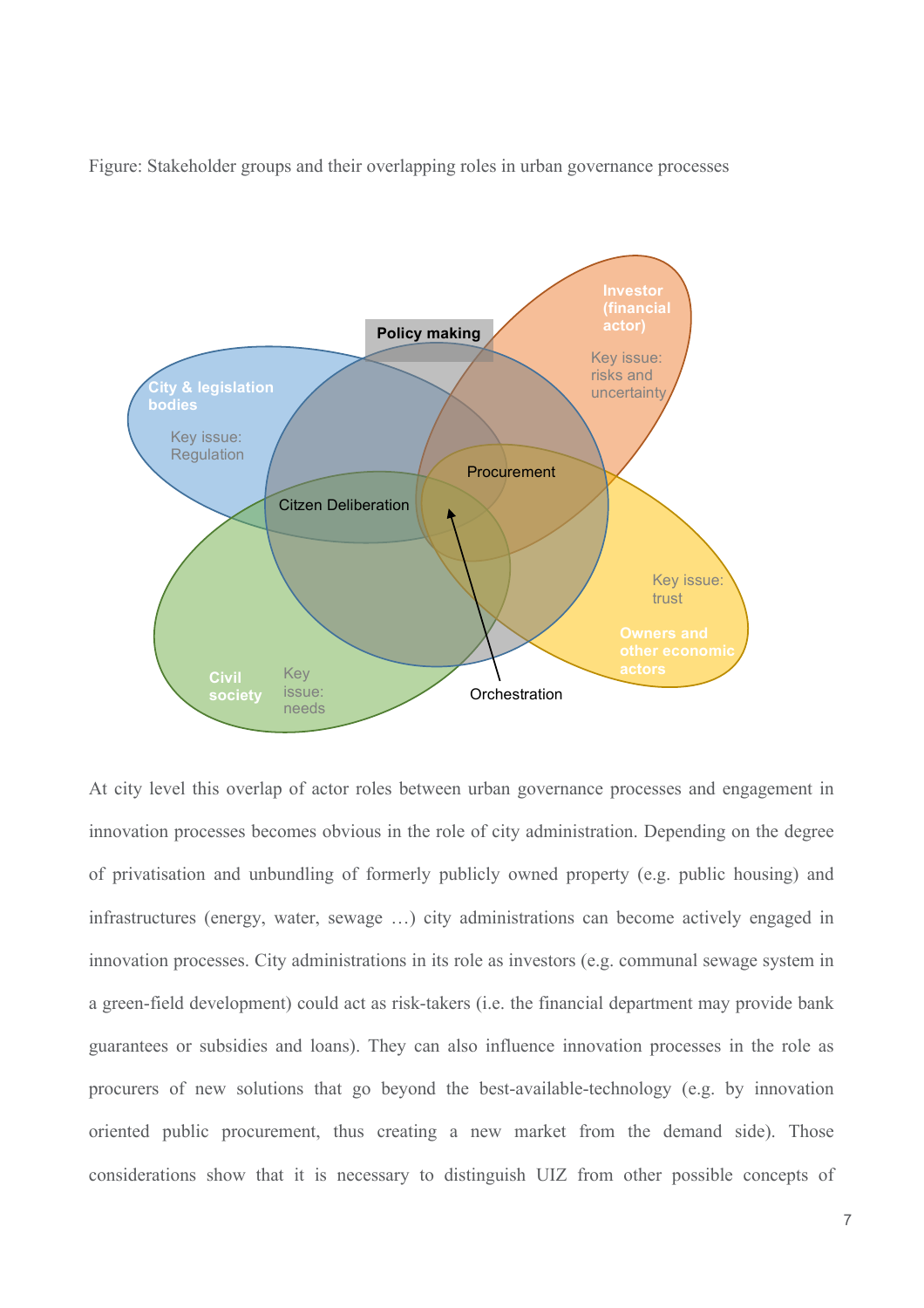"innovation zones"<sup>3</sup>. It furthermore shows that depending on the legal framework and economic conditions within cities pro-active actors in the UIZ might come from both the public and the private sector.

Depending on the power relations within the governance of urban development the role of regulation, risk-taking and formulation of needs (demand) can be different and functions within the innovation process and in the innovation eco-system can be taken by public and private actors. Regulations could either be liberalised (e.g. Free Zone in the widely privatised City of Amsterdam), or it could also be influenced in a way which serves policy goals such as climate mitigation (e.g. subsidies for rooftop PV and passive houses in Vienna)

An integrative policy strategy targeting at activating potentials of urban innovation zones needs to take into account that cities are to be seen as socio-technical dynamic systems. This means that there is an interlink between materiality (elements, functions and interactions) and social construction (perception, assessments, attitudes). Urban innovation zones can address (a) urban structures (material and environmental conditions), (b) urban performances (e.g. public services) as well as (c) social values, norms, rules and attitudes of different actors (with respective needs, aims and possibilities of taking action). By taking this into account, sustainable and balanced development can be fostered instead of isolated solutions.

From an urban governance perspective, the effective steering of innovation and transition processes needs adequate favourable local framework conditions (incl. supportive innovation eco-system and market rules).

<sup>3</sup> In cases where "innovation zones" or "technology parks" are established as locations to concentrate start-ups to experiment with their product ideas, those locations often function as office space for entrepreneurs independent of their environment and the needs of people in their neighbourhood or users of their new products or services. The roles are quite clear. Entrepreneurs are engaged in their innovation and start-up activities and institutional players such as funding agencies providing favourable framework conditions to attract new businesses.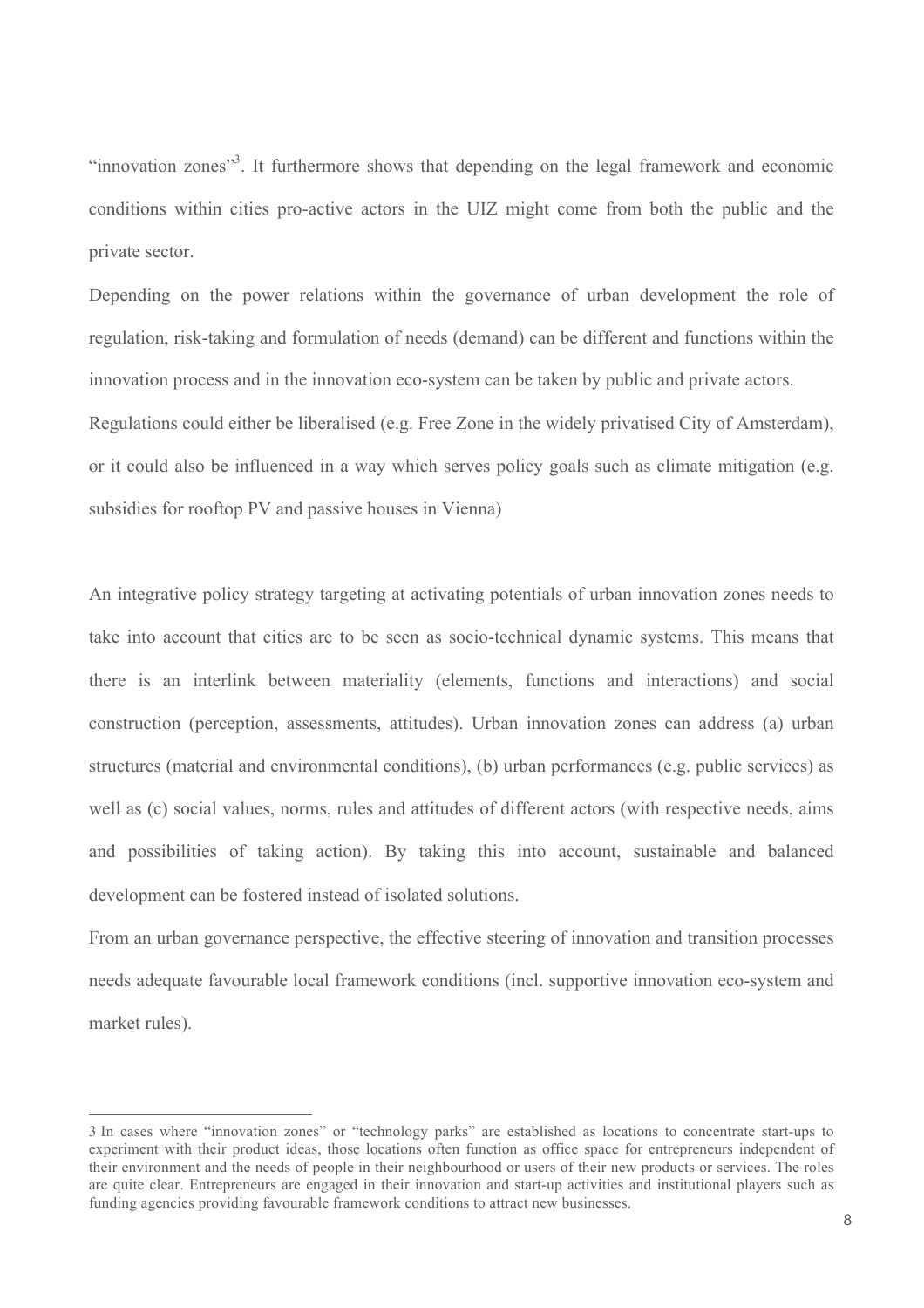### **Case-study methodology applied**:

The case studies intend to clarify, if postulated specifications of UIZ can be found in existing initiatives and instruments and if we can learn from it. The current paper cannot go in all details and – with the small number of cases screened in this paper – the evidence is still in an anecdotal way.

The following questions were adressed for each of the cases we want to analyse comparatively, based on secondary sources.

- Which economically, socially and environmentally viable and sustainable solutions (Urban System Innovation) is envisaged in the case?
- Which innovations are envisaged and/or applied (technological, social, product, service)?
- Which urban infrastructures are concerned (buildings, energy-supply, mobility & logistics, communication, open space, water, waste, education & science…) as part of the envisaged solution?
- Who is involved in financing the solution and which investments are made or planned by whom (private, public, institutional, public-private, ...)?
- Who is involved and which kind of vertical coordination activities between administrative levels and with users and stakeholders (incl civil society) are taken?
- Who is involved and which kind of horizontal coordination activities between policy makers (including stakeholders) from different policy fields are taking place?
- What kind of temporal synchronisation/coordination measures are taken? (e.g. national and city levels, RTI programs and regulatory measures, …)
- Which RTI instruments are applied? (Categories could be: R&I-funding, coordination mechanisms, R&I-infrastructure, strategic intelligence, rules, norms, …)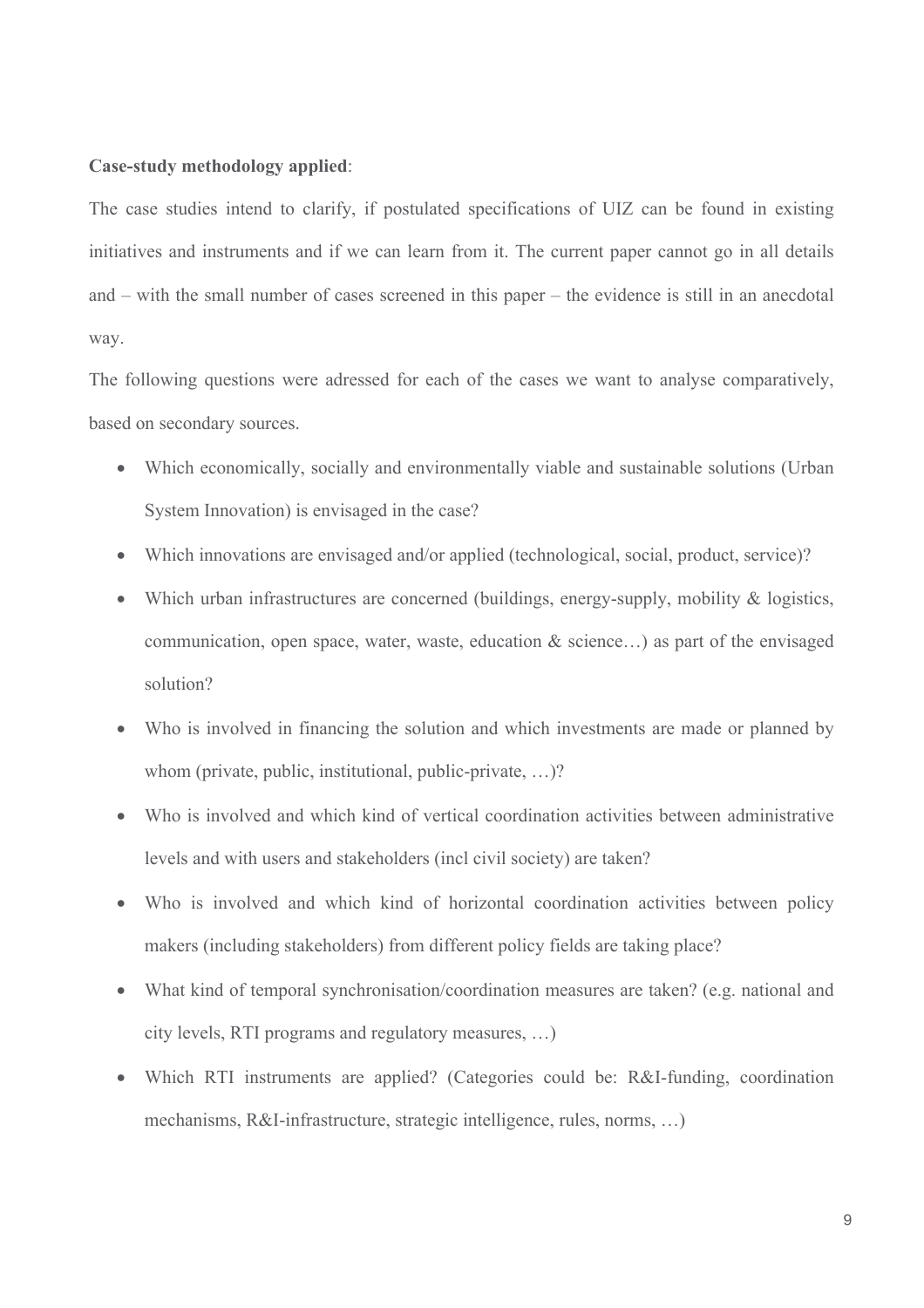• Urban policy and other policy-field instruments are applied? (Categories could be: funding, coordination mechanisms, infrastructure, campaigning, rules, norms, …)

The information is summarized in a table in the Annex and should help to …

- Clarify if the case can be considered as UIZ according to our definition
- Identify which kind of policy-mix/ policy instruments are used to establish and run an UIZlike undertaking
- Identify which kind of (driving) actors/networks are involved
- Understand what kind of coordination/orchestration mechanisms are applied

### **What are the insights?**

In the urban context, some instruments have been applied which might be understood as close to what we conceptualise as UIZ (Freezone Amsterdam and IBA); others deal with framework conditions which might lead to UIZ (Sanpolino District in Brescia and Smart Basilicata-Smatera). Some cases have been identified in which a coordination between regulatory aspects and RTIprograms for pilot- and demonstration projects have been achieved, which would require vertical coordination between different levels of policy making (Innovation Deal).

Collected evidence is summarized in the table provided in the annex of this paper

#### Freezone Amsterdam:

 $\overline{a}$ 

One of the instruments that were expected to be quite close to the idea of UIZ was Freezone Amsterdam. A freezone for sustainability should be established and the need to considerer regulation as a critical issue<sup>4</sup>. The concept of Free Zone Amsterdam has been established in 4

<sup>4</sup> http://oud.amsterdamsmartcity.com/projects/detail/id/48/slug/laws-and-regulations-in-zuidoost?lang=en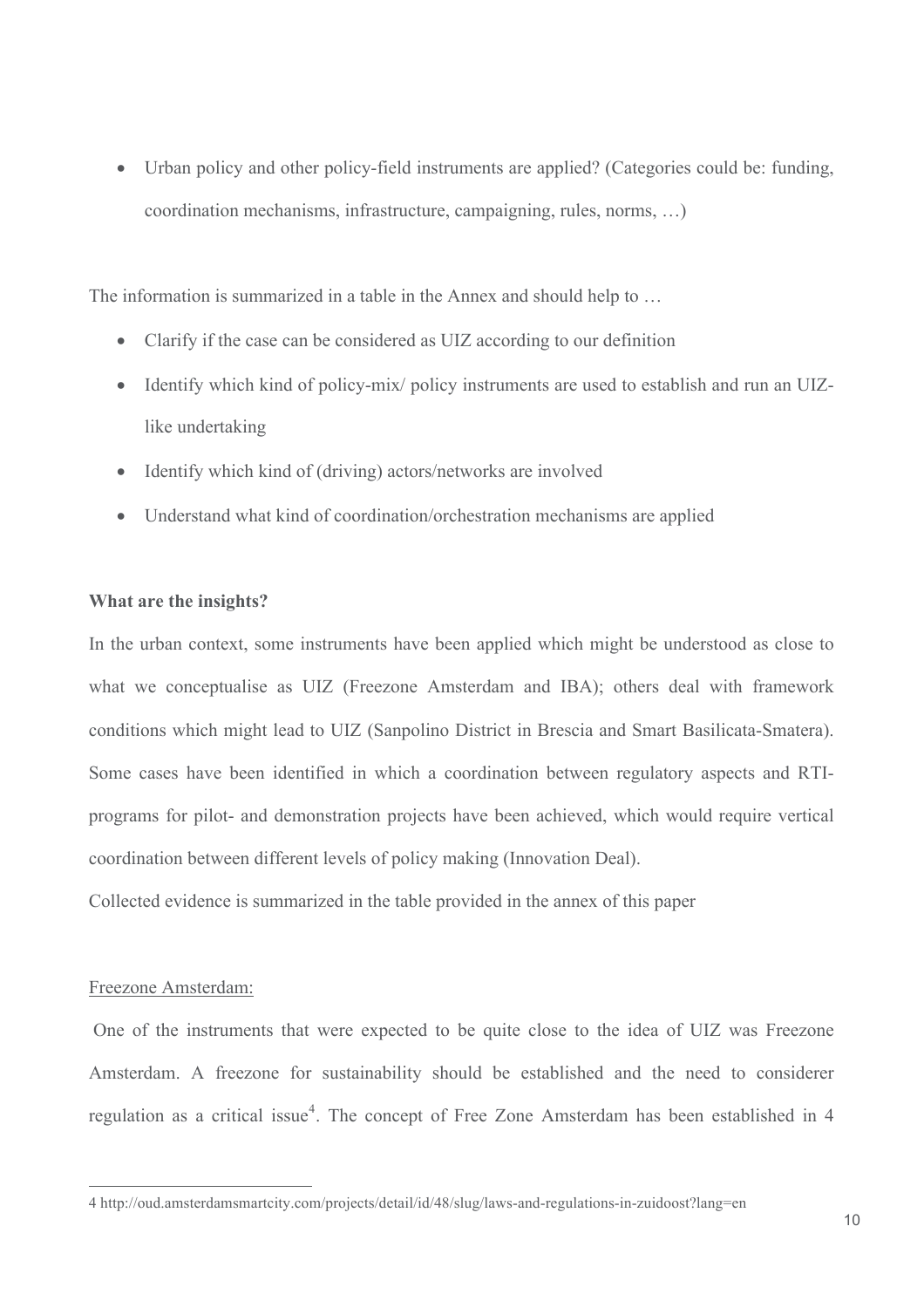different areas (same concept, different goals and slightly variating focus)<sup>5</sup>. From the secondary sources we were analysing we can say that some regulatory issues which can be tackled at the city level were addressed in a deregulatory manner to allow business to explore business ideas which previously were not allowed. Trust building measures were taken and municipality and businesses in dedicated zone signed special agreements. However, loosening regulation did not went as far as providing new framework conditions for this zone with long term effects like would be needed to build infrastructures, e.g. houses, in different ways than under normal regulations.

The case shows that it is important to consider issues of trust between stakeholders and that new business ideas may depend on trustworthy framework conditions. Unlike in the UIZ concept, administration only plays a role in providing favourable framework conditions but does not engage in the innovation process as actor in the innovation process (e.g. in the demand formulation as procurer or investor).

#### Internationale Bauausstellungen (IBA)

In the German speaking world (D-A-CH), international exhibitions for urban architecture (Internationale Bauaustellung) have become part of urban innovation promotion activities for several decades. The activities include activities from academic research and discussion fora to planning and building of concrete infrastructure projects which are promoted internationally through IBA. In recent years sustainable development and climate change issues become driving themes in IBA. Currently Vienna<sup>6</sup> and Basel<sup>7</sup> have started their IBA activities until 2020. In this paper we investigate the case of the IBA Hamburg that took place from  $2006-13^8$ .

<sup>5</sup> The Freezone Jan Evertsenstraat (first pilot area, focus on mixed use commercial/residential), Freezone Rijnstraat (focus on vacancies of shops), Freezone Centrum Nieuw-West (shopping and leisure area) and Freezone Amsterdams havengebied (focus on start-ups and on turning the industrial port into a mix-use area).

<sup>6</sup> http://www.iba-wien.at/

<sup>7</sup> http://www.iba-basel.net/de/iba-basel-2020.html

<sup>8</sup> http://www.iba-hamburg.de/fileadmin/Die\_IBA-Story\_post2013/iba\_meets\_iba/IBA\_meets\_IBA\_Memorandum.pdf)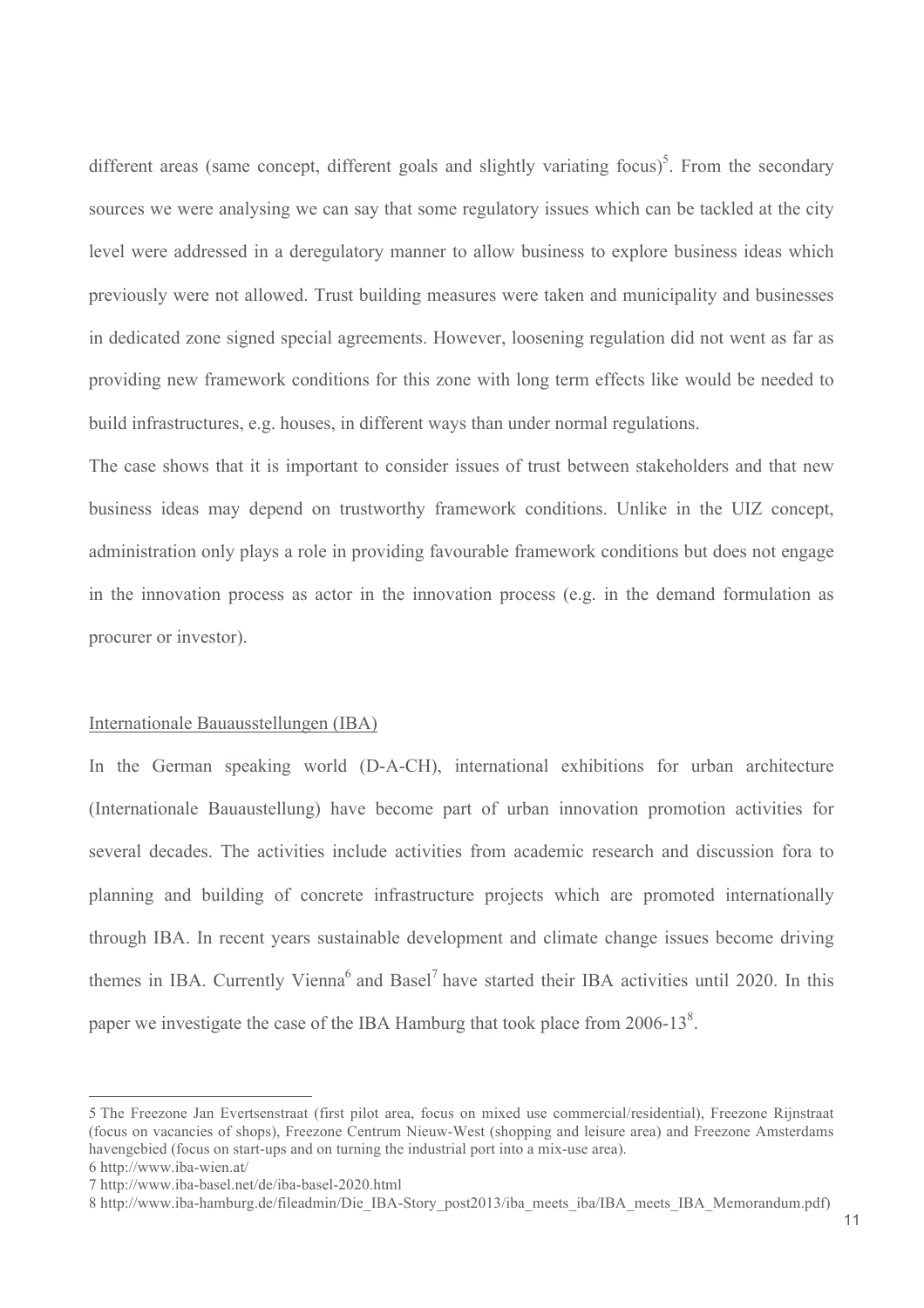The case shows that horizontal as well as vertical coordination between stakeholders can be successful and that concrete innovative projects can emerge from it. It still remains to be analysed in how far regulatory aspects are treated in IBA and if some municipal regulations have played a role in the innovation activities. What seems to be important is to have an active IBA management that takes care of the whole process and coordinates with municipalities effectively.

#### Innovation Deals for a Circular Economy

This is a new instrument of the EC with the main aim to overcome regulatory bottlenecks hindering innovation<sup>9</sup>. In a concrete pilot the EC focuses on circular economy which is also relevant for urban system innovation. Any innovator, or group of innovators seeking to introduce a circular economyrelated product or service to the market but has encountered a perceived regulatory obstacle is invited to apply for a so-called 'Innovation Deal'. Innovation Deal is a soft governance measure to provide non-monetary support and to connect those who are willing to innovate with those who either have funding resources or who can help with regulatory matters.

The case shows that the EC has become aware of the limitations and obstacles of current regulations and wants to help to explore the room for innovation in current legislation and regulation. The EC also sees the need for soft coordination between stakeholders including those who have the financial means without necessarily providing direct funding.

#### Universities as fields for experimenting

Several cases show that universities are increasingly seen as places for experimenting. The case of the University of Bologna shows some aspects where decision making and internal processes in a university to become more sustainable are coordinated with industry. This has consequences for the

<sup>9</sup> https://ec.europa.eu/research/innovation-deals/index.cfm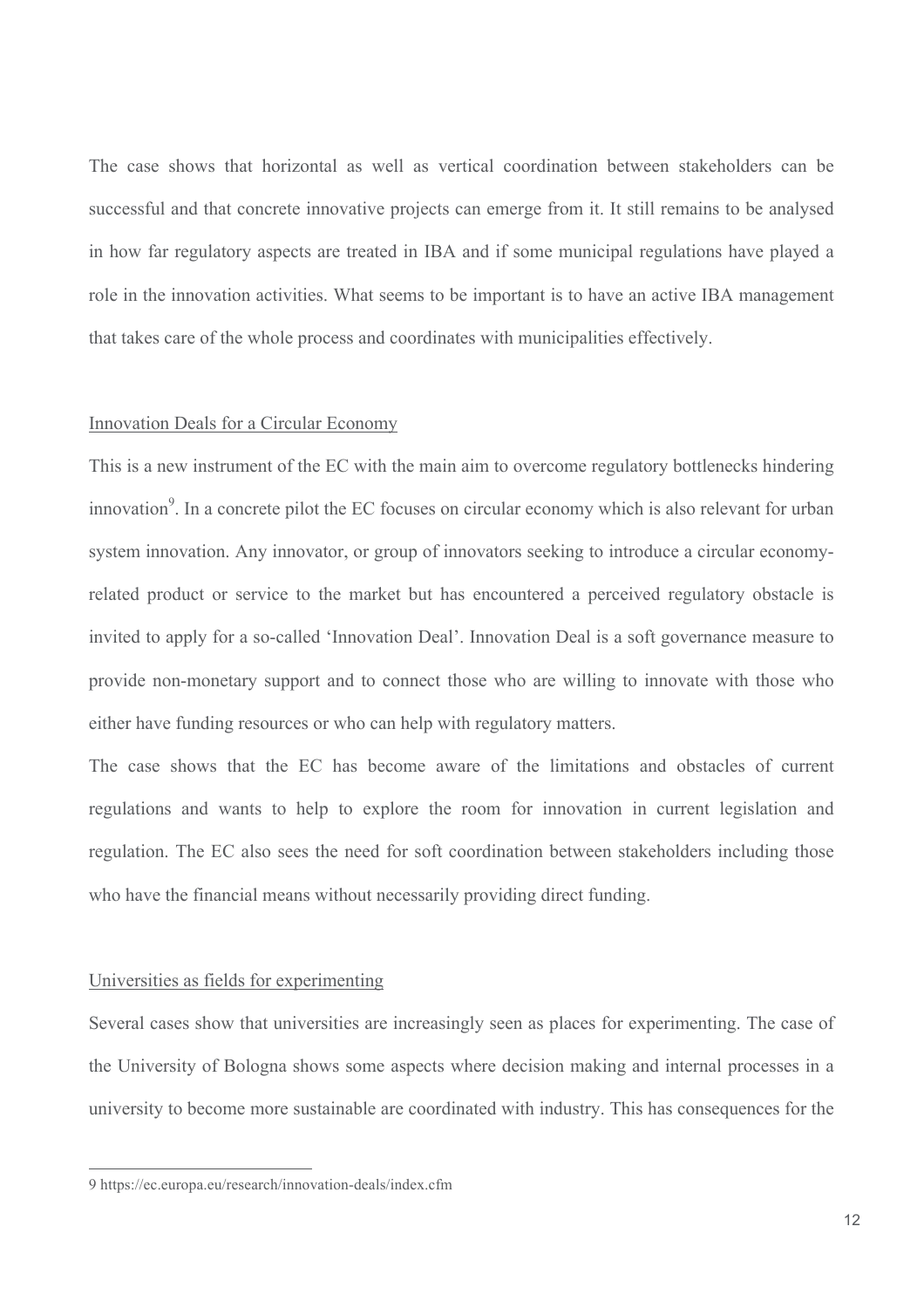role as educational institution as well as place for experimentation. Regulatory issues are not touched by this.

#### Participatory planning and decision making in urban districts

The last type of cases is related to processes of participatory planning and decision making in urban districts. Deliberate participation of urban social networks shall be institutionalised through ICT. The two Italian cases, Smart Basilicata Project and Brescia Smart Living, are two projects under development in Matera city and in Sanpolino district of Brescia city (Italy). The innovative technology tool is called Social Urban Network (SUN) and it is expected from SUN4MATERA task and from the Sanpolino demonstrator district task. It is oriented to promote social cohesion, and to improve the organization among local resources and local needs. They focus on establishing the institutional framework for democratically legitimised deliberation of dwellers in planning processes (sustainable urban development plans and action plans). As such the cases might not be seen as UIZ, but rather an institutionalized form to set the framework conditions for UIZ. It would be worthwhile to explore in how far such processes can also develop and legitimize exceptional framework conditions for future UIZ.

## **Preliminary Conclusion**:

It should be noted that for the purpose of the symposium this paper and the underlying empirical evidence is still in a preliminary stage. However, evidence collected provides first insights that Urban Innovation Zones might/should become part of a portfolio instruments fostering urban transition processes as aimed at by JPI Urban Europe. Still further research both with respect to the conceptual clarity and the empirical evidence for learning from previous and ongoing activities is needed. To sum it up, the paper and its case studies have identified the following key analytical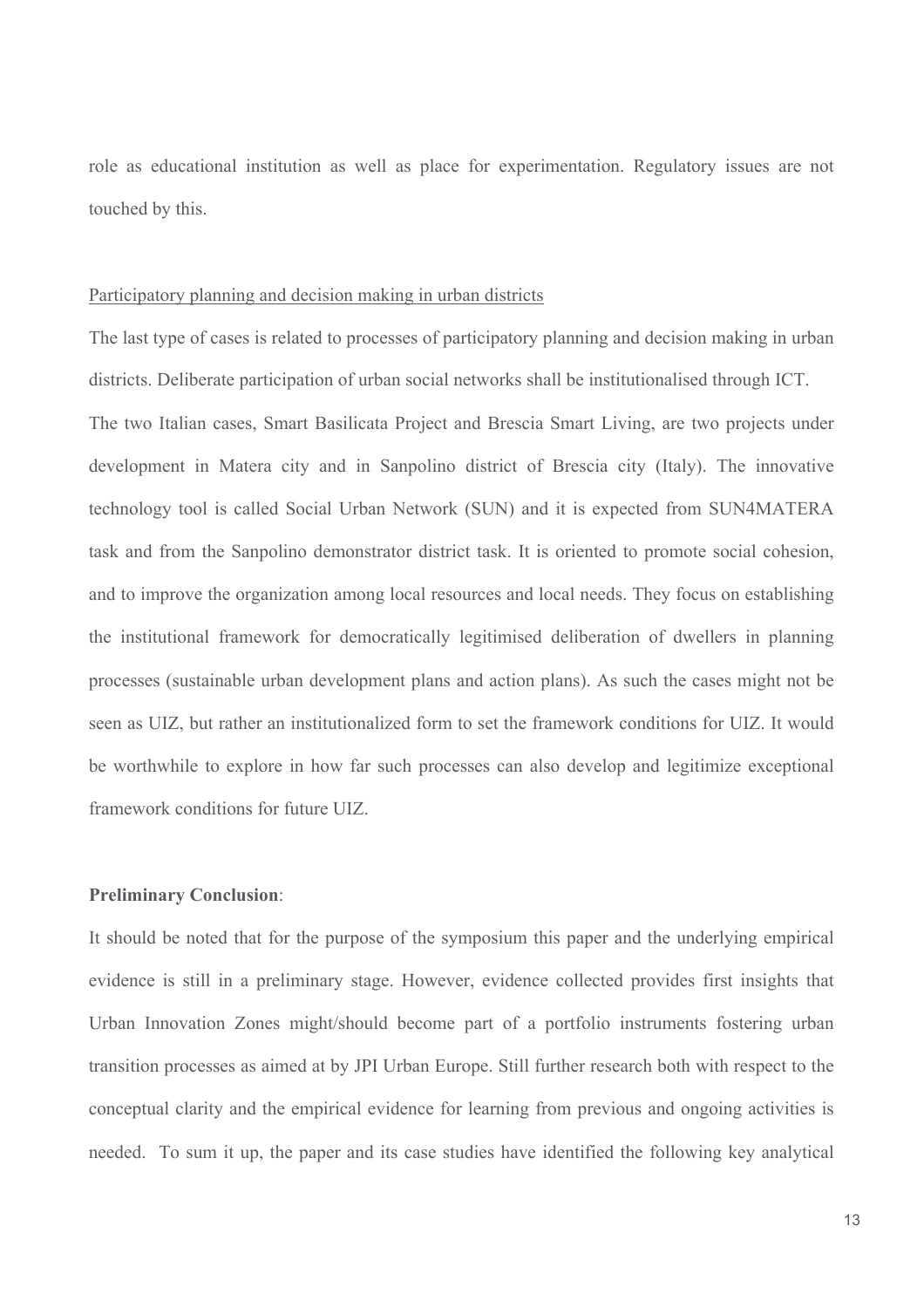features of such UIZs' that can be assumed in terms of governance (of the urban innovation and transition ecosystem):

- **Multi-level, multi actor governance**: Orchestration is needed along new lines considering multiple administrative levels, social networks and incumbent as well as new actors
- **Horizontal policy coordination**: Policy fields interacting: Innovation Policy, Urban policies (urban development, housing, energy, water ….)
- **Public-private coordination** (City administration, Innovative firms, Investors, Financial sector, Civil Society …)

Approaches and policy-instruments include

- **Challenge-driven RTI-policy making**: Linking RTI-instruments with e.g. urban policy issues, other complementary instruments,…
- **Policy Labs**: (Urban) zones as specified (policy) areas in which "real-word" experimenting takes place in terms of new governance approaches and mechanisms

Outcomes:

• Urban System Innovation as solutions tackling an urban society's challenge:

Economically, socially and environmentally viable and sustainable solutions to tackle urban society's challenges and transitions of urban socio-technical systems, **implemented in a real world context with real people under real framework conditions**

• Urban Innovation & Transition Ecosystem:

New constellations of actor-networks covering a broad range of societal subsystems (economy & finance, policy, science, law, civil society, media)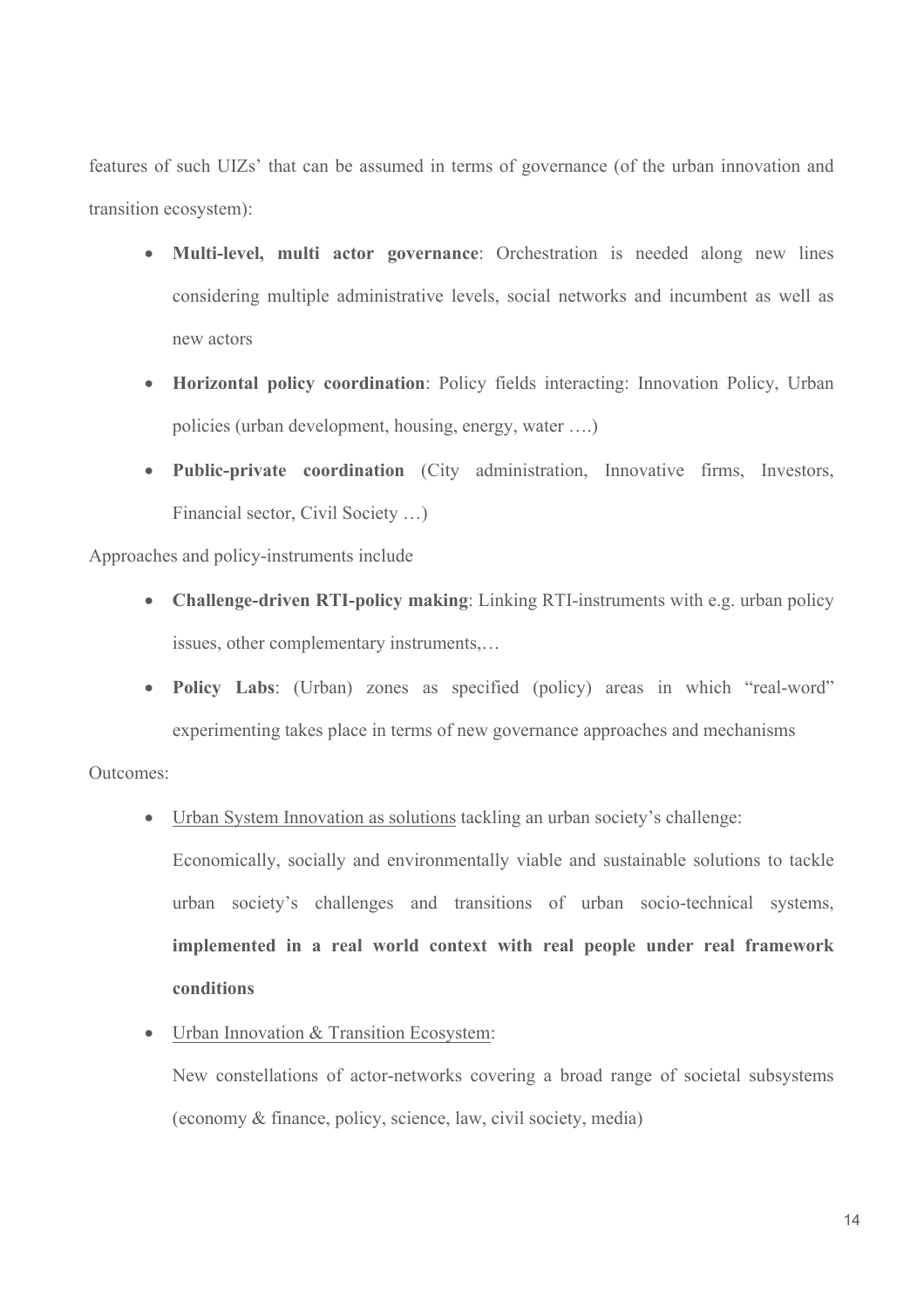## • New Policy Instrument:

**Experimental zone established for a limited time** (but longer than conventional project periods) in order to apply …

- o new **governance approaches** fostering transition (e.g. broader participation, …)
- o New **transition-policy mix** (e.g. urban soft planning, pre-commercial procurement processes, innovation oriented public procurement )

### **References**: [to be completed]

Elcock, H. (2008): Regional Futures and Strategic Planning. *Regional & Federal Studies* 18:1; 77-92.

Haindlmaier, G. (2014): Positioning of cities. City rankings as instruments between government and governance. Vienna University of Technology (phd thesis)

IBA Vienna: http://www.iba-wien.at/ (last access: 10/2016)

IBA Basel: http://www.iba-basel.net/de/iba-basel-2020.html (last access: 10/2016)

IBA Hamburg: http://www.iba-hamburg.de/fileadmin/Die\_IBA-

Story\_post2013/iba\_meets\_iba/IBA\_meets\_IBA\_Memorandum.pdf) (last access: 10/2016)

- Weber, K.M., Rohracher, H. (2012) Legitimizing research, technology and innovation policies for transformative change. Combining insights from innovation systems and multi-level perspective in a comprehensive 'failures' framework. *Research Policy*, 2012, 41, 6, 1037–1047 Free zone Amsterdam:
- http://oud.amsterdamsmartcity.com/projects/detail/id/48/slug/laws-and-regulations-in-zuidoost?lang=en (last access: 10/2016)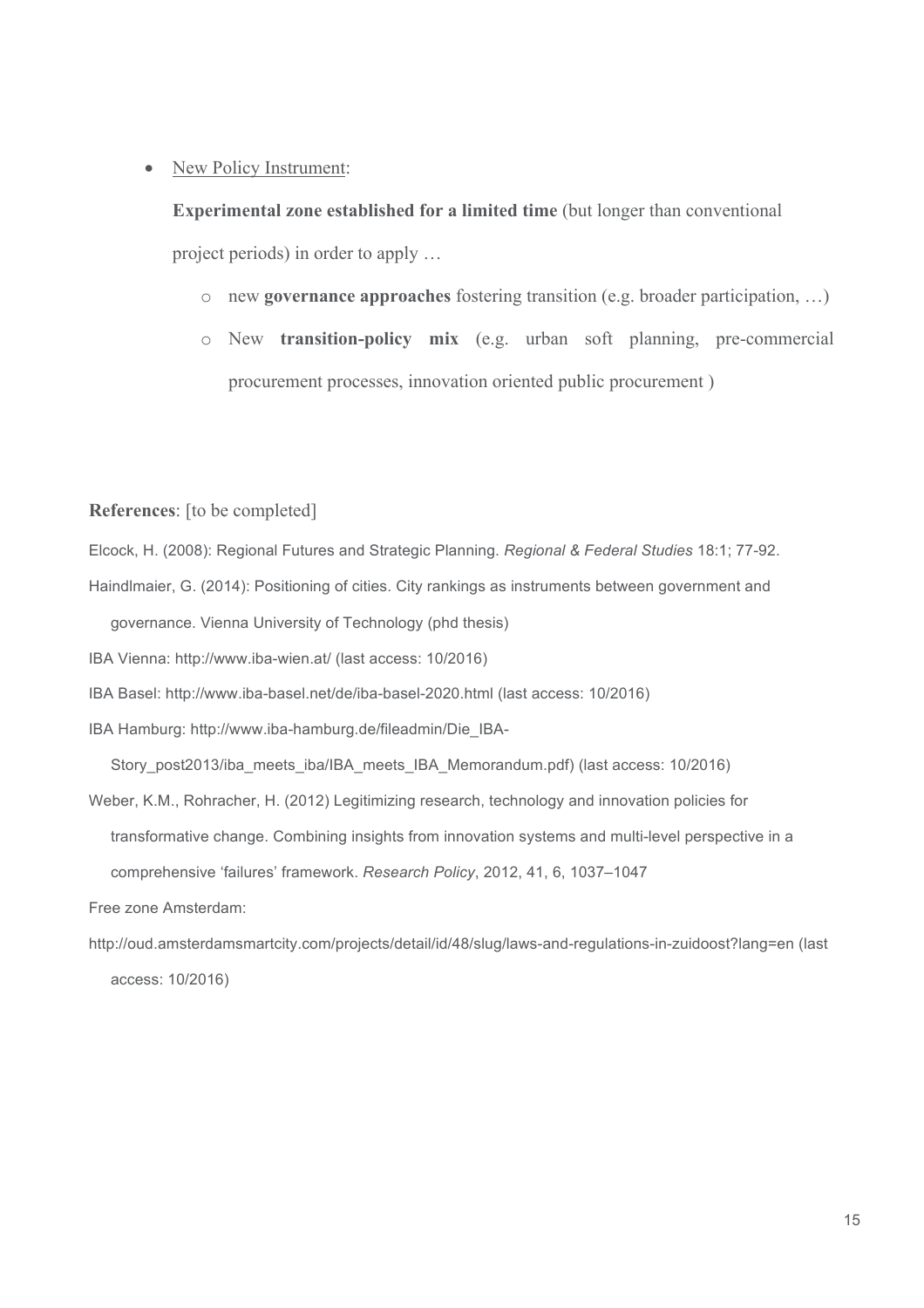## Urban Innovation Zones as Instruments to support Urban Transition Pathways

#### Paper for

JPI URBAN EUROPE URBAN TRANSITIONS PATHWAYS SYMPOSIUM: SHAPING COMMON GROUND IN URBAN SUSTAINABILITY? 27th October 2016, Brussels

## ANNEX

|                                   | Urban System Innovation       | Infrastructures<br>Urban   | (planned)<br>Investment  | Vertical     | Horizontal   | Temporal  | <b>RTI</b><br>instruments | Other policy-field  |
|-----------------------------------|-------------------------------|----------------------------|--------------------------|--------------|--------------|-----------|---------------------------|---------------------|
|                                   | (sustainably)<br>viable       | concerned /                | by                       | coordinatio  | coordinatio  | synchroni | applied:                  | instruments         |
|                                   | solutions)                    | Innovations                | (private, public, ppp, ) | n activities | n activities | sation    | &<br>(rules)<br>norms,    | (rules & norms,     |
|                                   |                               | (technological,<br>social, |                          |              |              |           | money,                    | money,              |
|                                   |                               | product, service) applied  |                          |              |              |           | coordination,             | coordination,       |
|                                   |                               |                            |                          |              |              |           | infrastructure<br>and     | infrastructure and  |
|                                   |                               |                            |                          |              |              |           | information)              | information)        |
| districts<br>l. urban             |                               |                            |                          |              |              |           |                           |                     |
| and buildings                     |                               |                            |                          |              |              |           |                           |                     |
| Free Zone Amsterdam <sup>10</sup> | Fostering of innovation by    | The concept of Free Zone   | No specific amount of    | Advisory     | independent  | Flexibly  | Attached<br>the<br>to     | Signing<br>of<br>an |
|                                   | municipal regulations<br>less | Amsterdam has<br>been      | investment planned; no   | board        | arbitration  | allocate  | Amsterdam<br>Smart        | (all<br>agreement   |
|                                   | (temporarily limited for 2)   | established in 4 different | direct financial support | (consists of | board        | zoning    | initiative,<br>City       | involved partners,  |

<sup>10</sup> The concept of Free Zone Amsterdam has been established in 4 different areas (same concept, different goals and slightly variating focus); namely the Freezone Jan Evertsenstraat (first pilot area, focus on mixed use commercial/residential), Freezone Rijnstraat (focus on vacancies of shops), Freezone Centrum Nieuw-West (shopping and leisure area) and Freezone Amsterdams havengebied (focus on start-ups and on turning the industrial port into a mix-use area).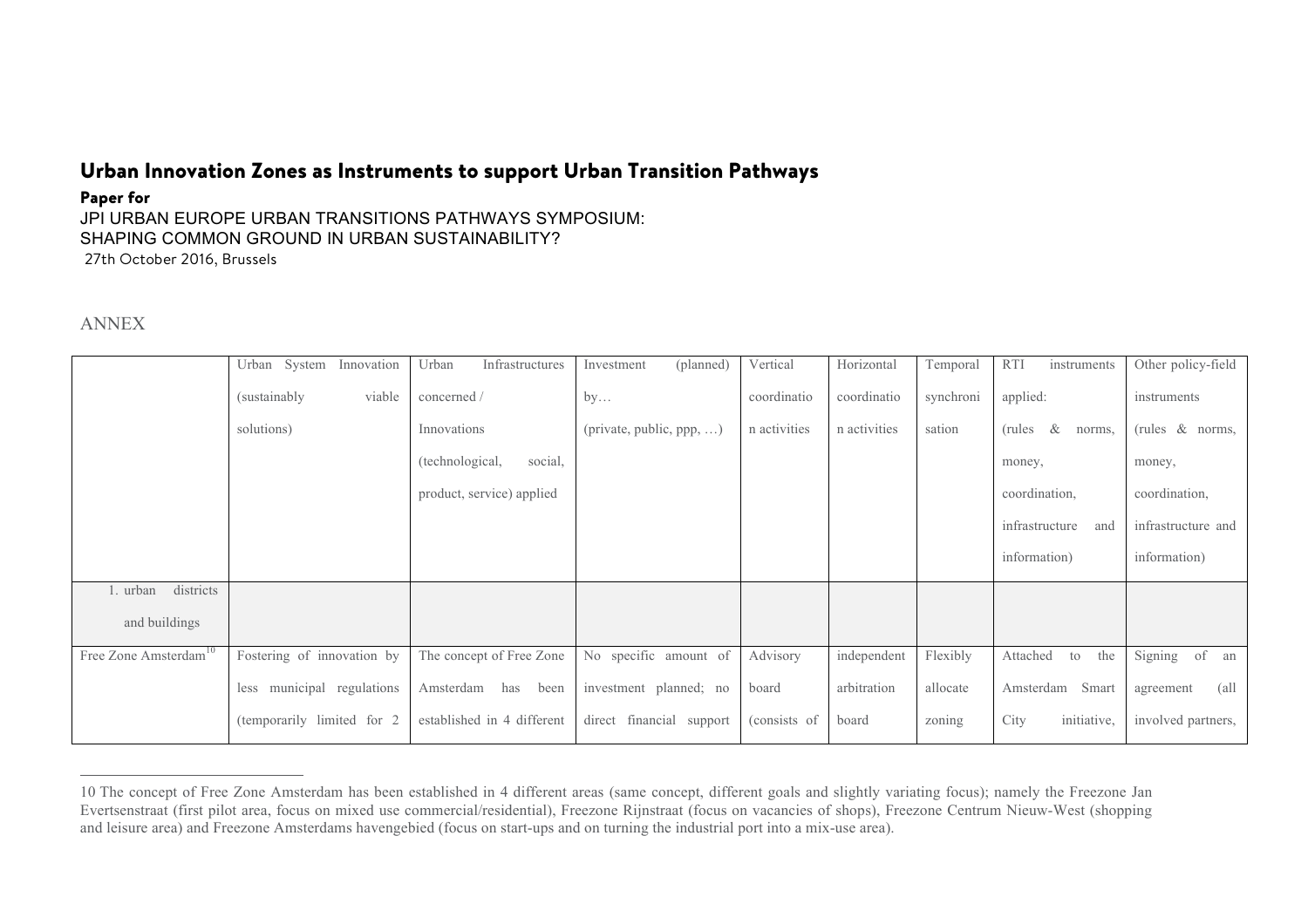| years), providing space for   | concept,<br>(same)<br>areas | for innovation projects     | residents   | <i>(includes)</i> | (only<br>in | University          | residents and the |
|-------------------------------|-----------------------------|-----------------------------|-------------|-------------------|-------------|---------------------|-------------------|
| creative innovations both by  | goals<br>different<br>and   |                             | and         | municipal         | havengebi   | (Centrum<br>voor    | municipality)     |
| local businesses and citizens | slightly variating focus);  | Accompanied<br>by           | businesses  | ombudsman         | ed)         | Energievraagstukke  | launched<br>the   |
|                               | namely the Freezone Jan     | the<br>investments<br>of    | in<br>the   | , a lawyer        |             | n at the Faculty of | respective        |
|                               | Evertsenstraat (first pilot | municipality<br>(such as    | neighbourh  | and<br>$\rm{a}$   |             | Law) as knowledge   | Freezone          |
|                               | area, focus on mixed use    | refurbishments)<br>or       | ood);       | resident),        |             | partner             |                   |
|                               | commercial/residential),    | (construction)<br>investors | provides    | rules<br>on       |             |                     |                   |
|                               | Rijnstraat<br>Freezone      | plans on shopping area);    | information | conflict          |             |                     |                   |
|                               | (focus on vacancies of      | independent<br>from         | advices     | and<br>cases      |             |                     |                   |
|                               | Freezone<br>shops),         | Freezone                    | and         | gives             |             |                     |                   |
|                               | Nieuw-West<br>Centrum       |                             | mediation;  | binding           |             |                     |                   |
|                               | (shopping<br>and leisure    |                             | members     | advice            |             |                     |                   |
|                               | Freezone<br>and<br>area)    |                             | can change  |                   |             |                     |                   |
|                               | Amsterdams havengebied      |                             | during time |                   |             |                     |                   |
|                               | (focus on start-ups and on  |                             |             |                   |             |                     |                   |
|                               | turning the industrial port |                             | Local area  |                   |             |                     |                   |
|                               | into a mix-use area).       |                             | manager as  |                   |             |                     |                   |
|                               |                             |                             | main        |                   |             |                     |                   |
|                               |                             |                             | contact     |                   |             |                     |                   |
|                               |                             |                             | person      |                   |             |                     |                   |
|                               |                             |                             | (financed   |                   |             |                     |                   |
|                               |                             |                             | by<br>the   |                   |             |                     |                   |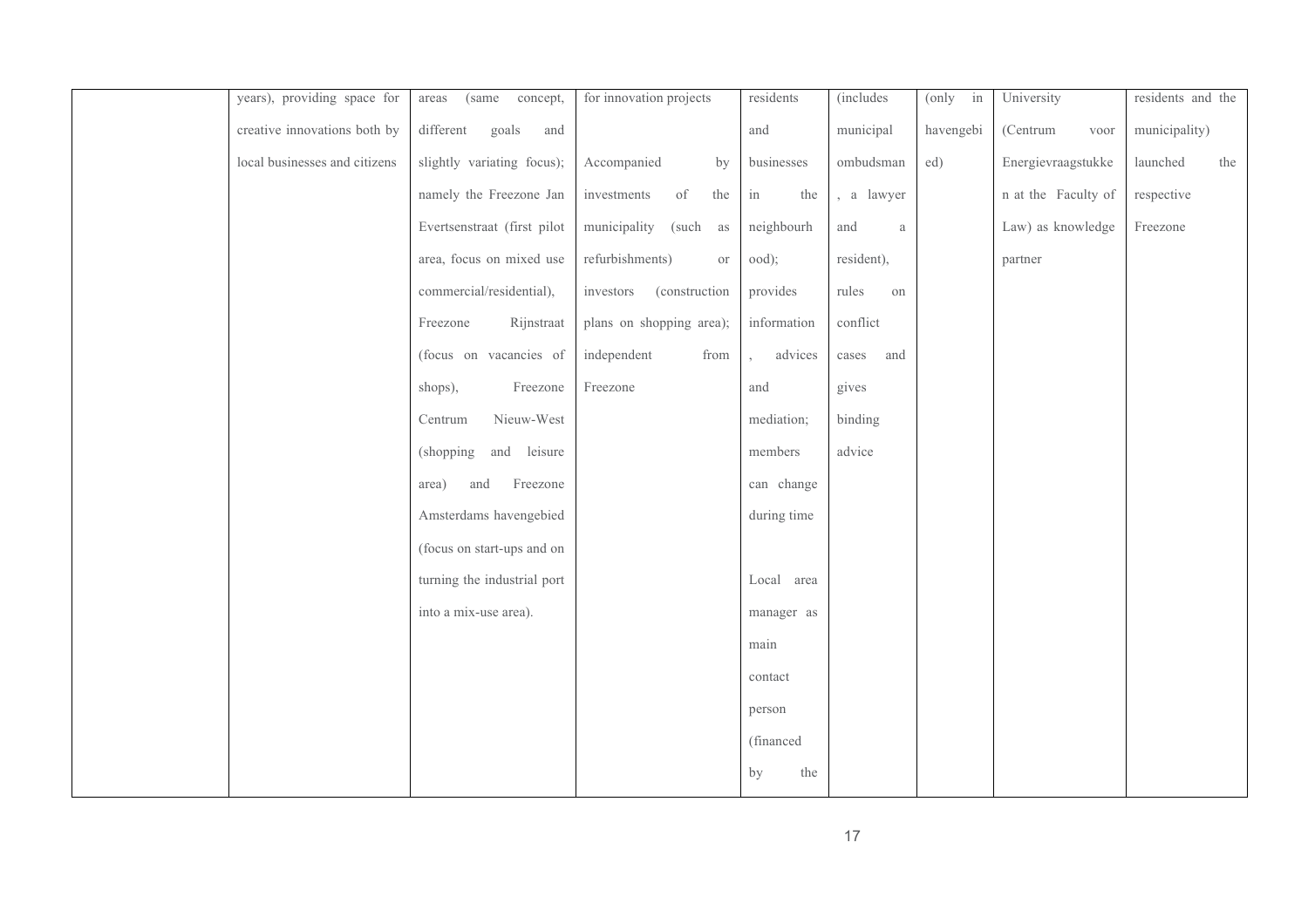|  |              | $\rightarrow$<br>municpality |  |  |
|--|--------------|------------------------------|--|--|
|  | 01<br>$\sim$ |                              |  |  |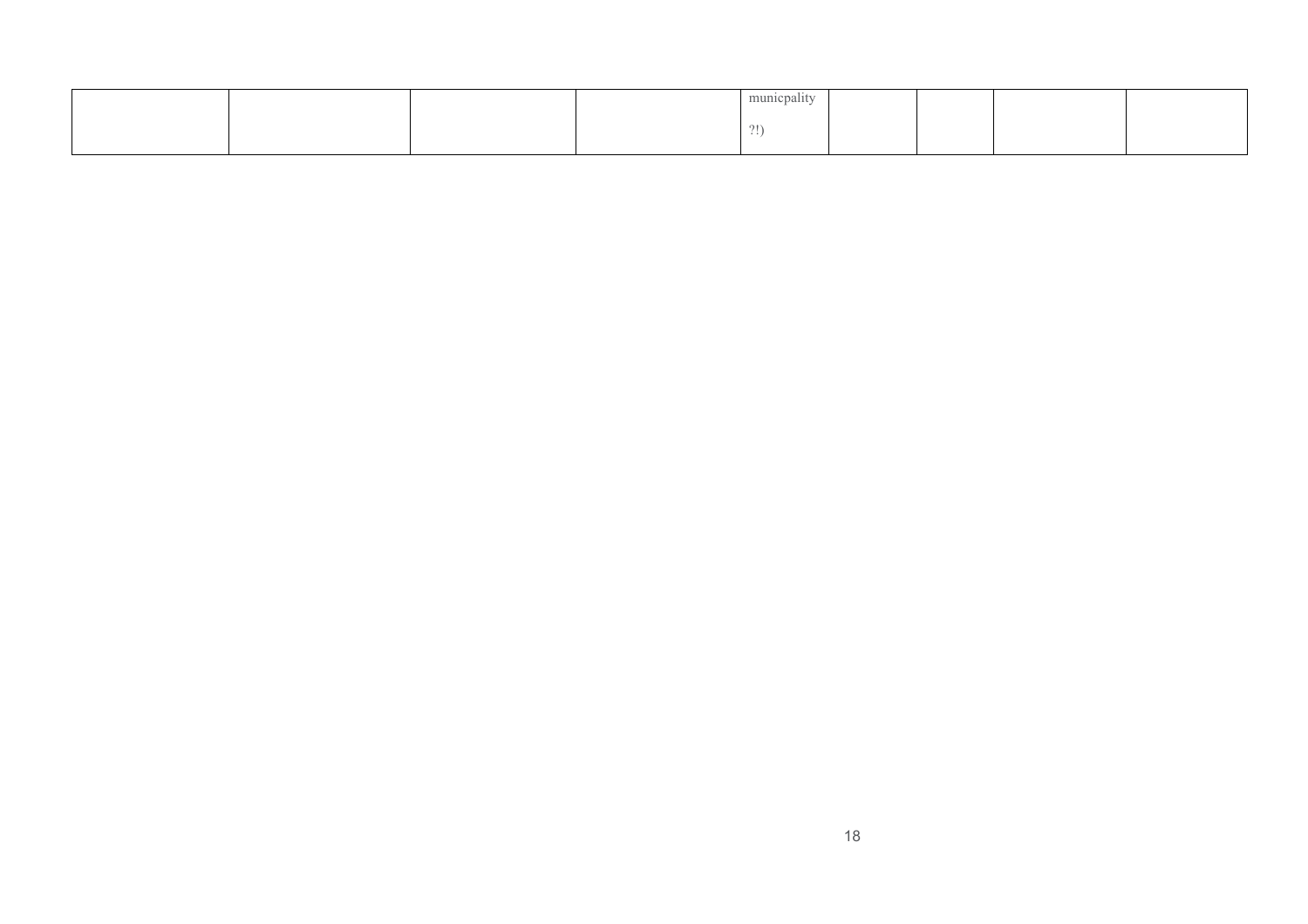| IBA Hamburg 2006-13 | Three overarching topics: <sup>11</sup> | METROZONES <sup>12</sup>   | Total<br>investment:                 | А                        | <b>IBA</b>            | Several            | The IBA Hamburg              | At the beginning    |
|---------------------|-----------------------------------------|----------------------------|--------------------------------------|--------------------------|-----------------------|--------------------|------------------------------|---------------------|
|                     | <b>COSMOPOLIS</b>                       | - Identification of hidden | billion $\epsilon$ , 1/3 from public | participatio             | Hamburg               | coordinati         | "temporärer<br>as            | of the process, the |
|                     | demonstrated, how living                | potentials in the border   | sources, 2/3 from private            | n council.               | GmbH,<br>a            | on groups          | Ausnahmezustand"             | City of Hamburg     |
|                     | together in a metropolis                | and transitional parts of  | sources <sup>15</sup>                | consisting               | subsidiary            | were<br>set        | (temporary state of          | adopted<br>a        |
|                     | could look like in the future           | the metropolis             |                                      | of 24 local              | of the City           | up<br>$t_{\Omega}$ | opportunity). $^{23}$        | memorandum          |
|                     | - METROZONES showed,                    | -demonstratation<br>how    | The organisational body              | residents                | of                    | ensure the         |                              | including<br>goals  |
|                     | how to provide how to                   | inner peripheries can be   | "IBA Hamburg GmbH"                   | nine<br>and              | Hamburg,              | implemen           | links to<br>Strong           | and targets for the |
|                     | provide space for growth in             | into<br>transformed        | had a budget of 90 Mio $\epsilon$ .  | politicians,             | as                    | tation             | local universities, A        | IBA. $^{26}$        |
|                     | the city region and how to              | neighbourhoods with a      | In addition to that, 30              | was set up <sup>17</sup> | managerial            | for                | temporary                    | with<br>Linkages    |
|                     | offer short ways between                | high quality of life       | Mio $\epsilon$ were acquired         |                          | body <sup>20</sup> ;  | "Sprung            | university institute         | urban<br>several    |
|                     | living and working places               | - COSMOPOLIS <sup>13</sup> | different<br>R&D<br>from             | So-called                | - The heads           | über<br>die        | established in the           | planning            |
|                     | - CITIES IN CLIMATE                     | teaching<br>new            | funds. <sup>16</sup>                 | "citizen                 | of several            | Elbe".             | neighbourhood.               | (e.g.<br>processes  |
|                     | CHANGE proved that it is                | approaches and concepts    |                                      | dialogues"               | municipal             | for                |                              | with the climate    |
|                     | possible for big cities to              | in immigrant districts     |                                      | held<br>were             | departments           | internatio         | Scientific<br>A              | action plan, the    |
|                     | grow in a climate-friendly              | educational<br>new         |                                      | several                  | were on the           | nal                | Advisory Panel <sup>24</sup> | urban               |
|                     | way by producing renewable              | facilities, main focus on  |                                      | times<br>per             | managemen             | exhibition         | <b>IBA</b><br>and<br>an      | development         |
|                     | decentralised<br>energy<br>and          | networking<br>of<br>the    |                                      | year in the              | t board <sup>21</sup> | S                  | Consulting                   | plan, the "Leap     |

<sup>11</sup> http://www.iba-hamburg.de/en/story/iba-hamburg.html , 5 March 2017

<sup>&</sup>lt;sup>12</sup> http://www.iba-hamburg.de/en/nc/projects/cosmopolis.html, 5 March 2017

<sup>&</sup>lt;sup>13</sup> http://www.iba-hamburg.de/en/nc/projects/cosmopolis.html . 5 March 2017

<sup>&</sup>lt;sup>15</sup> IBA Hamburg GmbH: Die IBA geht – ihre Projekte bleiben (press release), 1 November 2013

<sup>&</sup>lt;sup>16</sup> http://www.iba-hamburg.de/en/story/iba-hamburg.html, 6 March 2017

<sup>&</sup>lt;sup>17</sup> https://de.wikipedia.org/wiki/IBA\_Hamburg, 5 March 2017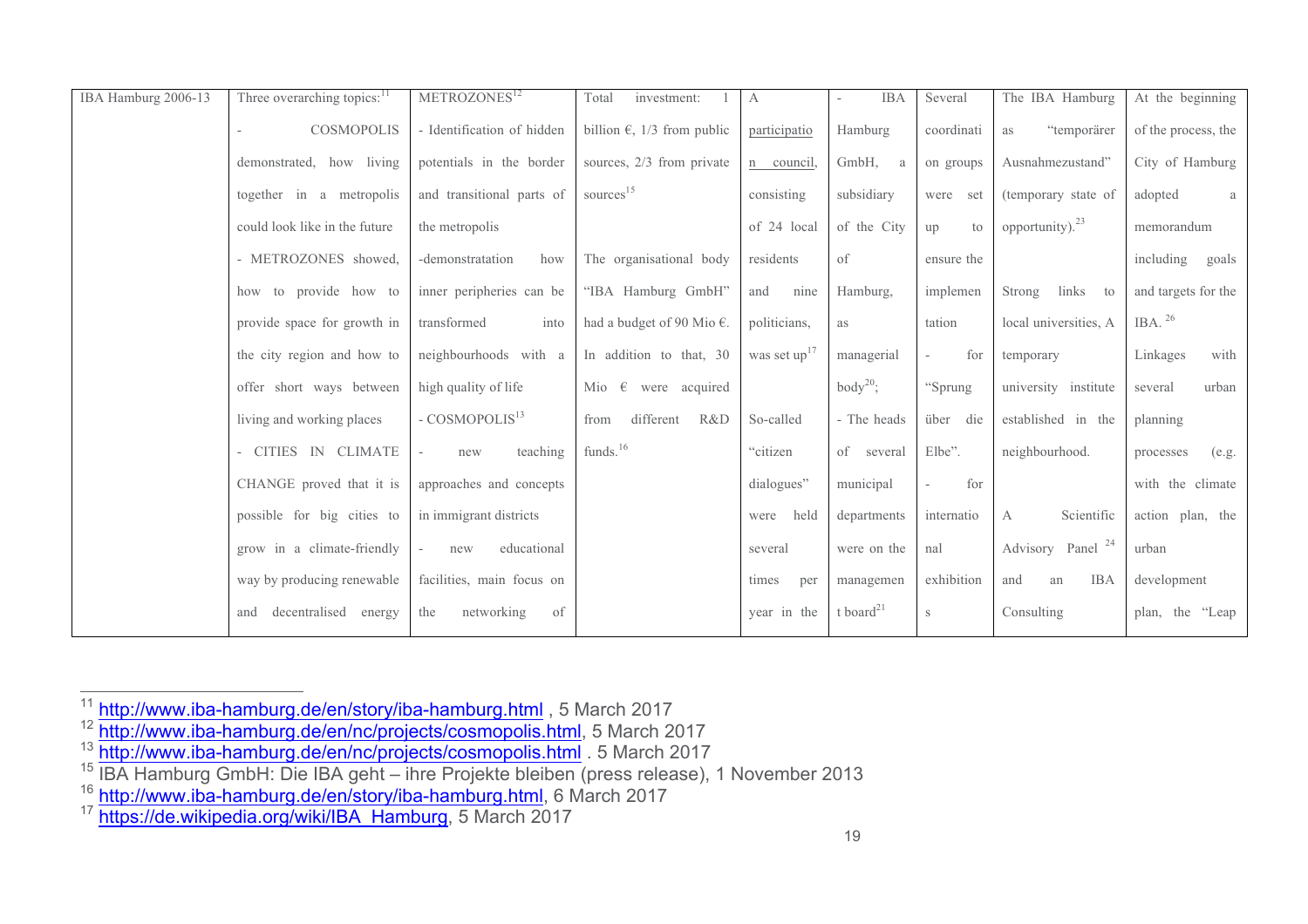|                        | thus using its own resources | protagonists                                  |                        | project                  | Strong       |                                   | for<br>Committee         | river<br>the<br>over |
|------------------------|------------------------------|-----------------------------------------------|------------------------|--------------------------|--------------|-----------------------------------|--------------------------|----------------------|
|                        | more efficiently             | housing<br>Innovative<br>$\sim$               |                        | area. <sup>18</sup>      | interaction  | "Educatio                         | Energy $^{25}$ ,<br>both | Elbe"<br>project)    |
|                        |                              | projects, for a wide range                    |                        |                          | with several | n                                 | bringing<br>together     | and infrastructure   |
|                        |                              | of income and lifestyle                       |                        | Thematic                 | municipal    | offensive                         | high<br>level            | planning (           |
|                        |                              | groups                                        |                        | "IBA Labs"               | departments  | $\overline{\phantom{a}}$          | international            |                      |
|                        |                              | CITIES IN CLIMATE                             |                        | "IBA"<br>and             | the<br>on    | Local<br>$\overline{\phantom{a}}$ | experts.                 | Different kind of    |
|                        |                              | CHANGE <sup>14</sup>                          |                        | for a" were              | operational  | economy                           |                          | criteria<br>quality  |
|                        |                              | Renewable<br>100%<br>$\overline{\phantom{0}}$ |                        | organized                | level        | $\overline{\phantom{a}}$          |                          | were included in     |
|                        |                              | Wilhelmsburg:<br>studies,                     |                        | on specific              |              | economy                           |                          | public tendering     |
|                        |                              | projects and<br>measures                      |                        | subtopics. <sup>19</sup> |              | and                               |                          | documents $27$       |
|                        |                              | aiming<br>at<br>energy                        |                        |                          |              | employm                           |                          |                      |
|                        |                              | autonomy at district level                    |                        |                          |              | ent <sup>22</sup>                 |                          |                      |
| Brescia, The Sanpolino | Innovative<br>advanced       | Social Networks, Web                          | Public found from MIUR | Bottom-up,               | Target       | Coordinat                         | Social<br>Urban          | Sustainable urban    |
| District               | methodology and tools for    | Mobile<br>APP <sub>s</sub> ,<br>portal,       | for the development of | cross                    | of<br>groups | of<br>ion                         | for<br>Network<br>the    | development          |

<sup>20</sup> http://www.iba-hamburg.de/en/story/iba-hamburg.html , 6 March 2017

<sup>21</sup> http://www.iba-hamburg.de/en/story/actors/management-board.html, 5 March 2017

<sup>23</sup> http://www.iba-hamburg.de/en/story/iba-hamburg.html, 6 March 2017

<sup>24</sup> http://www.iba-hamburg.de/en/story/actors/iba-advisory-panel.html, 6 March 2017

<sup>26</sup> Behörde für Stadtentwicklung und Umwelt (2005): Sprung über die Elbe. Hamburg auf dem Weg zur internationalen Bauausstellung – IBA Hamburg 2013, Hamburg: Selbstverlag

<sup>14</sup> http://www.iba-hamburg.de/en/nc/projects/cities-and-climate-change.html, 5 March 2017

<sup>18</sup> https://de.wikipedia.org/wiki/IBA\_Hamburg, 5 March 2017

 $19 \overline{\text{lbid}}$ 

<sup>22</sup> http://www.iba-hamburg.de/en/story/actors/coordinating-committees.html, 6 March 2017

<sup>25</sup> http://www.iba-hamburg.de/en/story/actors/iba-consulting-committee-on-climate-and-energy.html, 6 March 2017

<sup>27</sup> IBA Hamburg GmbH (o.J.): IBA-Exzellenz - die sieben Qualitätskriterien eines IBA-Projekts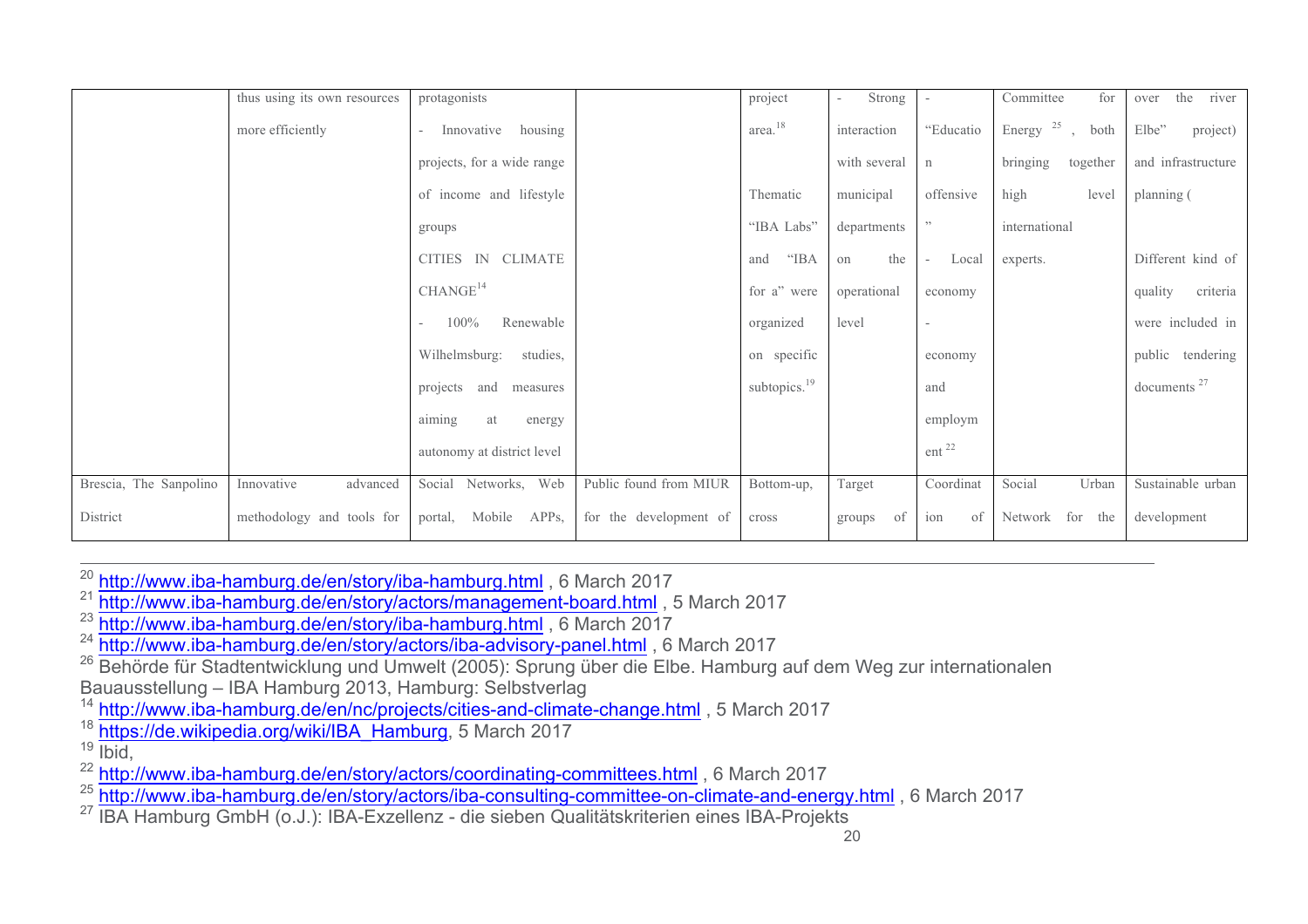|                           | decision making and public | Smart nodes               | ICT<br>tools;<br>public   | sectoral,  | customer to  | local     | of<br>city<br>Brescia | Action<br>plans,  |
|---------------------------|----------------------------|---------------------------|---------------------------|------------|--------------|-----------|-----------------------|-------------------|
|                           | participation              |                           | participation and needs   | multilevel | drive smart  | policy    | through Sanpolino     | Plans             |
|                           |                            |                           | Sanpolino's<br>solutions, | governance | participatio |           | demonstration         |                   |
|                           |                            |                           | public spaces             |            | by<br>n<br>a |           | district              |                   |
|                           |                            |                           |                           |            | bottom -up   |           |                       |                   |
|                           |                            |                           |                           |            | approach     |           |                       |                   |
| Basilicata-<br>Smart      | Innovative<br>advanced     | Technological,<br>Social, | Public funds for R&I and  | Bottom-up, | Target       | Coordinat | Social<br>Urban       | Sustainable urban |
| The<br>Social<br>Smatera: | methodology and tools for  | Products and Services:    | Public/PPP<br>for<br>the  | cross      | of<br>groups | of<br>ion | Network<br>for the    | development       |
| Urban Network             | decision making and public | Social Networks, Web      | development<br>of<br>ICT  | sectoral,  | customer to  | local     | city<br>of<br>Matera  | Action<br>plans,  |
|                           | participation              | Mobile APPs,<br>portal,   | tools; public (envisaged) | multilevel | drive smart  | policy    | (smart)               | Plans             |
|                           |                            | Smart nodes               | for<br>interactive        | governance | participatio |           | participation)        |                   |
|                           |                            |                           | installations located in  |            | by<br>n<br>a |           |                       |                   |
|                           |                            |                           | Matera's public spaces    |            | $bottom$ -up |           |                       |                   |
|                           |                            |                           |                           |            | approach     |           |                       |                   |
| Other related areas       |                            |                           |                           |            |              |           |                       |                   |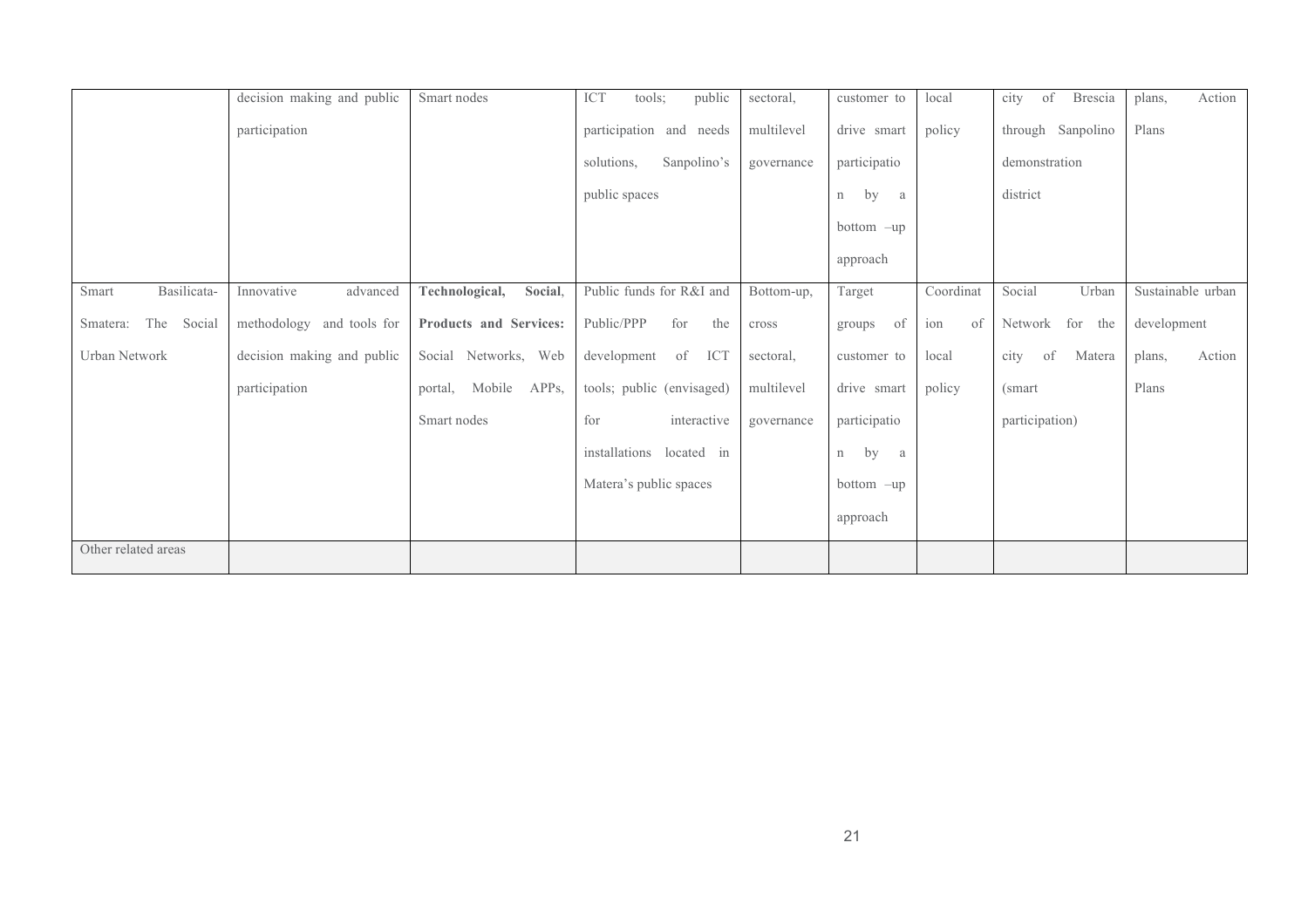| University of Bologna | Systemic innovation in the    | of<br>Design<br>several   | The solution was mainly    | Involved           | The           | $\gamma$ | Some funds have      | <b>SEAP</b>        |
|-----------------------|-------------------------------|---------------------------|----------------------------|--------------------|---------------|----------|----------------------|--------------------|
|                       | field of Higher Education     | sustainable solutions and | funded by university       | other              | transition    |          | been also provided   | (Sustainable       |
|                       | Institutions, concerning the  | infrastructures, such as  | funds, provided by the     | stakeholder        | team is a     |          | by research projects | Energy<br>Action   |
|                       | Terracini<br>Campus<br>at     | infrastructures,<br>green | Energy<br>and              | from<br>$\,$ S     | multifuncti   |          | (i.e. green roofs    | Plan of City of    |
|                       | University of Bologna.        | innovative techniques for | Environmental              | municipalit        | onal<br>and   |          | projects)<br>and     | Bologna).          |
|                       | Making<br>sustainable         | water supply, water and   | Sustainability Plan. Some  | $\mathbf{V}$<br>of | transdiscipli |          | Project<br>European  |                    |
|                       | development an integral part  | groundwater<br>saving,    | funds have been also       | Bologna to         | team<br>nary  |          | (Climate KIC         | The<br>Terracini   |
|                       | of university system means    | wastewater recovery, raw  | provided by research       | other Italian      | that<br>has   |          |                      | initiative<br>has  |
|                       | to connect different but      | materials recovery, solid | projects (i.e. green roofs | universities       | engaged       |          |                      | organized several  |
|                       | interrelated elements such as | waste<br>treatment,       | projects) and European     | engaged in         | different     |          |                      | events aimed at    |
|                       | education, research, campus   | valorisation<br>and       | Project (Climate KIC).     | sustainabilit      | members of    |          |                      | improving          |
|                       | operations,<br>community      | recycling.                |                            | у.                 | the           |          |                      | sustainability     |
|                       | outreach, on-campus life-     |                           |                            | Collaborati        | university    |          |                      | and<br>awareness   |
|                       | experiences, assessment and   |                           |                            | with<br>ons        | community.    |          |                      | open to everyone   |
|                       | reporting instruments         |                           |                            | research           | The           |          |                      | inside and outside |
|                       |                               |                           |                            | centres (i.e.      | establishme   |          |                      | university.        |
|                       |                               |                           |                            | ENEA),             | nt of a       |          |                      |                    |
|                       |                               |                           |                            | engineering        | formal        |          |                      |                    |
|                       |                               |                           |                            | associations       | institutional |          |                      |                    |
|                       |                               |                           |                            | and citizens       | structure is  |          |                      |                    |
|                       |                               |                           |                            | movement           | still under   |          |                      |                    |
|                       |                               |                           |                            |                    | study.        |          |                      |                    |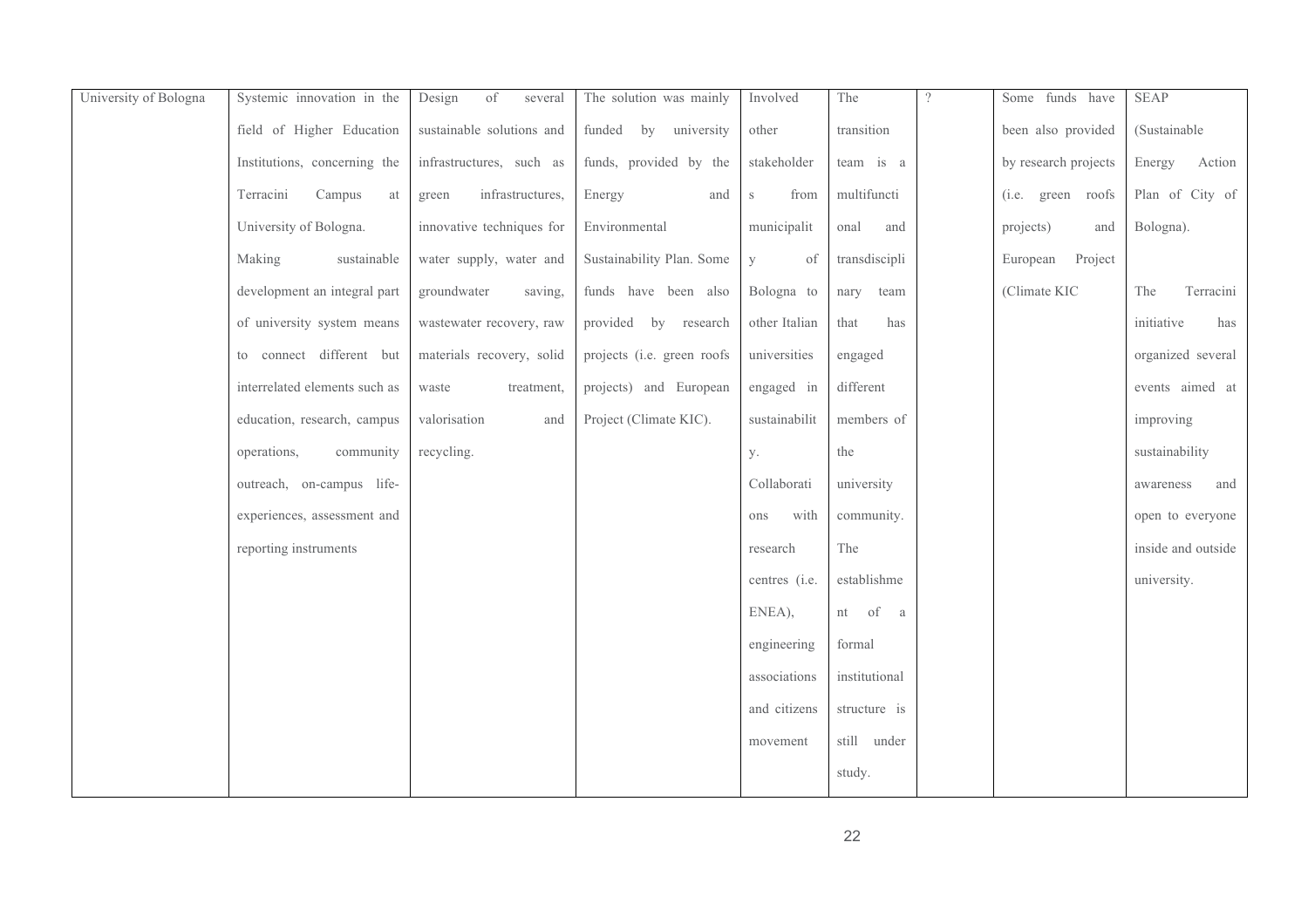| EU - Innovation Deals  | Aims<br>overcoming<br>at     | Service<br>Product,       | No funding intended, but   | Bottom-up, | Innovators  | Does not    | Voluntary guidance                    | <b>Better Regulation</b> |
|------------------------|------------------------------|---------------------------|----------------------------|------------|-------------|-------------|---------------------------------------|--------------------------|
| for a Circular Economy | regulatory bottlenecks.      | Innovations.              | support in accessing other | cross      | all<br>and  | explicitly  | coordination:<br>and                  |                          |
|                        | Relevant for urban system    | Targeted actions will be  | funding<br>sources<br>in   | sectoral,  | innovation- | target      | multi-level,<br>pilot                 |                          |
|                        | innovation: any innovator,   | taken in priority areas   | envisaged.                 | multilevel | relevant    | temporal    | multi-actor                           |                          |
|                        | of innovators<br>group<br>or | such as plastics, food    |                            | governance | actors      | coordinati  | coordination                          |                          |
|                        | seeking to<br>introduce a    | waste, construction and   |                            | (EU-wide)  |             | on          | mechanism<br>$\overline{\phantom{0}}$ |                          |
|                        | economy-related<br>circular  | demolition, critical raw  |                            |            |             | activities. | initiated by the EC,                  |                          |
|                        | product or service to the    | materials, industrial and |                            |            |             | Yet it is   | ideas/innovation                      |                          |
|                        | market but has encountered   | mining<br>waste,          |                            |            |             | expected    | generated bottom-                     |                          |
|                        | perceived<br>regulatory<br>a | consumption and public    |                            |            |             | that time   | up jointly by all                     |                          |
|                        | obstacle is invited to apply | procurement               |                            |            |             | from idea   | actors<br>and                         |                          |
|                        | for an Innovation Deal       |                           |                            |            |             | to market   | stakeholders                          |                          |
|                        |                              |                           |                            |            |             | is          | involved                              |                          |
|                        |                              |                           |                            |            |             | considera   |                                       |                          |
|                        |                              |                           |                            |            |             | bly         |                                       |                          |
|                        |                              |                           |                            |            |             | shortened   |                                       |                          |
|                        |                              |                           |                            |            |             |             |                                       |                          |